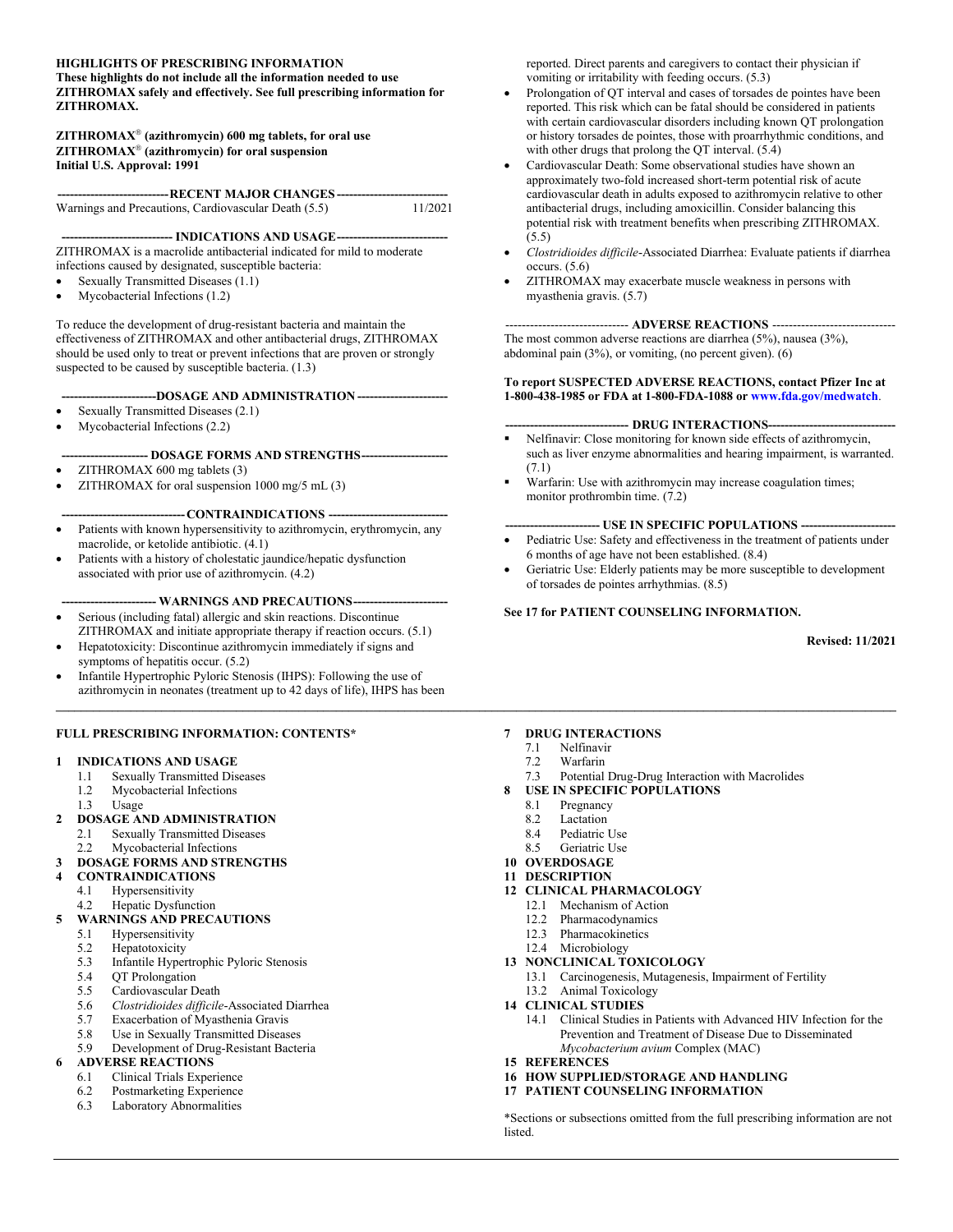### **FULL PRESCRIBING INFORMATION**

## **1 INDICATIONS AND USAGE**

ZITHROMAX is a macrolide antibacterial drug indicated for the treatment of patients with mild to moderate infections caused by susceptible strains of the designated microorganisms in the specific conditions listed below.

### **1.1 Sexually Transmitted Diseases**

Non-gonococcal urethritis and cervicitis due to *Chlamydia trachomatis*

### **1.2 Mycobacterial Infections**

*Prophylaxis of Disseminated Mycobacterium avium complex (MAC) Disease*

ZITHROMAX, taken alone or in combination with rifabutin at its approved dose, is indicated for the prevention of disseminated MAC disease in persons with advanced HIV infection *[see Dosage and Administration (2)]*.

### *Treatment of Disseminated MAC Disease*

ZITHROMAX, taken in combination with ethambutol, is indicated for the treatment of disseminated MAC infections in persons with advanced HIV infection *[see Use in Specific Populations (8.4) and Clinical Studies (14.1)]*.

## **1.3 Usage**

To reduce the development of drug-resistant bacteria and maintain the effectiveness of ZITHROMAX and other antibacterial drugs, ZITHROMAX should be used only to treat infections that are proven or strongly suspected to be caused by susceptible bacteria. When culture and susceptibility information are available, they should be considered in selecting or modifying antibacterial therapy. In the absence of such data, local epidemiology and susceptibility patterns may contribute to the empiric selection of therapy.

## **2 DOSAGE AND ADMINISTRATION**

*[see Indications and Usage (1)]*

ZITHROMAX for oral suspension (single dose 1 g packet) can be taken with or without food after constitution. However, increased tolerability has been observed when tablets are taken with food.

Zithromax for oral suspension (single dose 1 g packet) is not for pediatric use. For pediatric suspension see the prescribing information for ZITHROMAX (azithromycin for oral suspension) 100 mg/5 mL and 200 mg/5 mL bottles.

Directions for administration of ZITHROMAX for oral suspension in the single dose packet (1 g): The entire contents of the packet should be mixed thoroughly with two ounces (approximately 60 mL) of water. Drink the entire contents immediately; add an additional two ounces of water, mix, and drink to ensure complete consumption of dosage. The single dose packet should not be used to administer doses other than 1000 mg of azithromycin.

### **2.1 Sexually Transmitted Diseases**

The recommended dose of ZITHROMAX for the treatment of non-gonococcal urethritis and cervicitis due to *C. trachomatis* is a single 1 gram (1000 mg) dose of ZITHROMAX. This dose can be administered as one single dose packet (1 g).

## **2.2 Mycobacterial Infections**

## *Prevention of Disseminated MAC Infections*

The recommended dose of ZITHROMAX for the prevention of disseminated *Mycobacterium avium* complex (MAC) disease is: 1200 mg taken once weekly. This dose of ZITHROMAX may be combined with the approved dosage regimen of rifabutin.

### *Treatment of Disseminated MAC Infections*

ZITHROMAX should be taken at a daily dose of 600 mg, in combination with ethambutol at the recommended daily dose of 15 mg/kg. Other antimycobacterial drugs that have shown *in vitro* activity against MAC may be added to the regimen of azithromycin plus ethambutol at the discretion of the physician or health care provider.

## **3 DOSAGE FORMS AND STRENGTHS**

ZITHROMAX 600 mg tablets (engraved on front with "PFIZER" and on back with "308") are supplied as white, modified oval-shaped, film-coated tablets containing azithromycin dihydrate equivalent to 600 mg azithromycin. These are packaged in bottles of 30 tablets.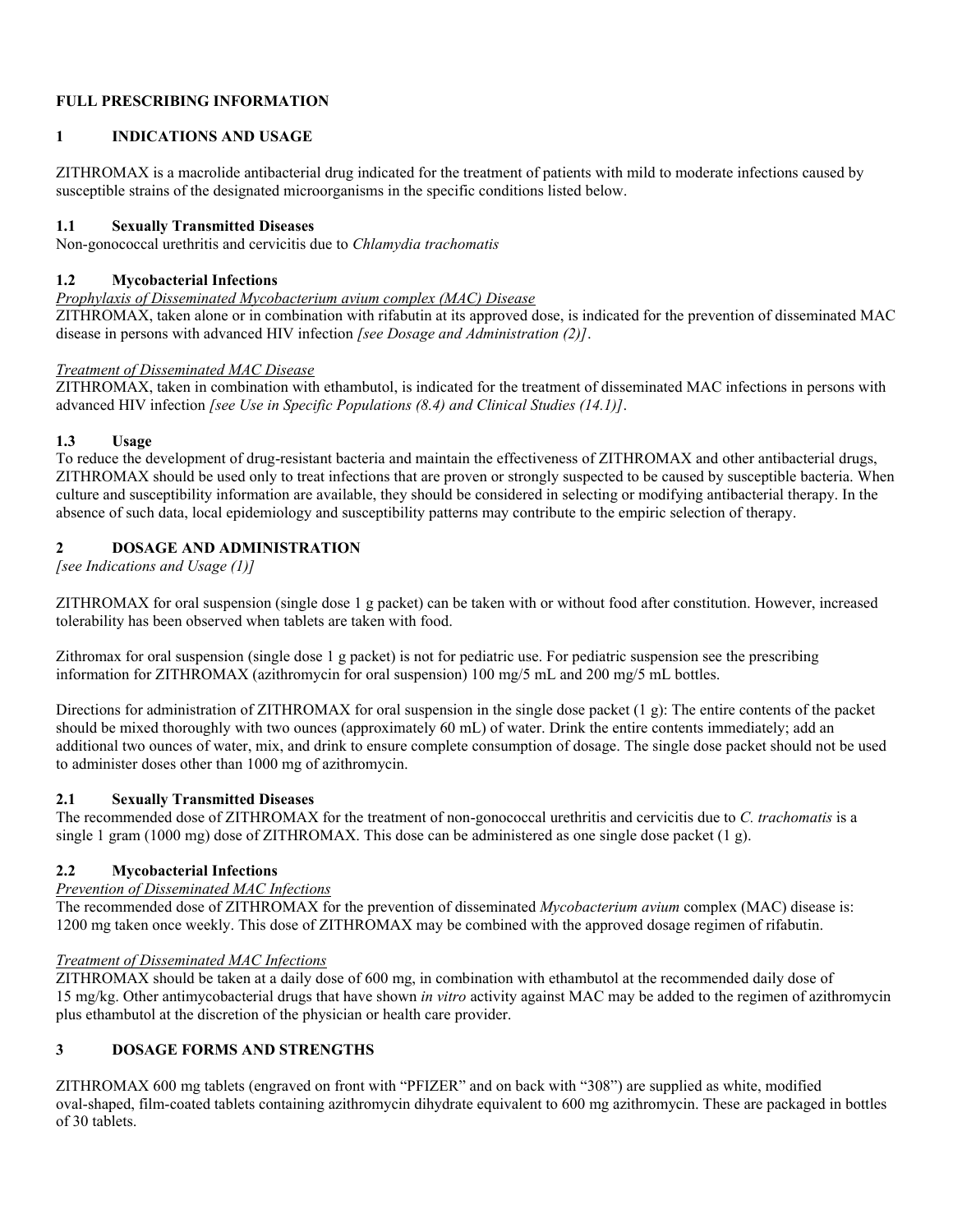ZITHROMAX for oral suspension 1000 mg/5 mL is supplied in single**-**dose packets containing azithromycin dihydrate equivalent to 1 gram of azithromycin.

## **4 CONTRAINDICATIONS**

## **4.1 Hypersensitivity**

ZITHROMAX is contraindicated in patients with known hypersensitivity to azithromycin, erythromycin, any macrolide, or ketolide drug.

## **4.2 Hepatic Dysfunction**

ZITHROMAX is contraindicated in patients with a history of cholestatic jaundice/hepatic dysfunction associated with prior use of azithromycin.

## **5 WARNINGS AND PRECAUTIONS**

## **5.1 Hypersensitivity**

Serious allergic reactions, including angioedema, anaphylaxis, and dermatologic reactions including Acute Generalized Exanthematous Pustulosis (AGEP), Stevens-Johnson Syndrome, and toxic epidermal necrolysis, have been reported rarely in patients on azithromycin therapy. *[see Contraindications (4.1)]*

Fatalities have been reported. Cases of Drug Reaction with Eosinophilia and Systemic Symptoms (DRESS) have also been reported. Despite initially successful symptomatic treatment of the allergic symptoms, when symptomatic therapy was discontinued, the allergic symptoms recurred soon thereafter in some patients without further azithromycin exposure. These patients required prolonged periods of observation and symptomatic treatment. The relationship of these episodes to the long tissue half-life of azithromycin and subsequent prolonged exposure to antigen is presently unknown.

If an allergic reaction occurs, the drug should be discontinued and appropriate therapy should be instituted. Physicians should be aware that allergic symptoms may reappear when symptomatic therapy is discontinued.

## **5.2 Hepatotoxicity**

Abnormal liver function, hepatitis, cholestatic jaundice, hepatic necrosis, and hepatic failure have been reported, some of which have resulted in death. Discontinue azithromycin immediately if signs and symptoms of hepatitis occur.

## **5.3 Infantile Hypertrophic Pyloric Stenosis (IHPS)**

Following the use of azithromycin in neonates (treatment up to 42 days of life), IHPS has been reported. Direct parents and caregivers to contact their physician if vomiting or irritability with feeding occurs.

## **5.4 QT Prolongation**

Prolonged cardiac repolarization and QT interval, imparting a risk of developing cardiac arrhythmia and torsades de pointes, have been seen with treatment with macrolides, including azithromycin. Cases of torsades de pointes have been spontaneously reported during postmarketing surveillance in patients receiving azithromycin. Providers should consider the risk of QT prolongation which can be fatal when weighing the risks and benefits of azithromycin for at-risk groups including:

- patients with known prolongation of the QT interval, a history of torsades de pointes, congenital long QT syndrome, bradyarrhythmias or uncompensated heart failure
- patients on drugs known to prolong the QT interval
- patients with ongoing proarrhythmic conditions such as uncorrected hypokalemia or hypomagnesemia, clinically significant bradycardia, and in patients receiving Class IA (quinidine, procainamide) or Class III (dofetilide, amiodarone, sotalol) antiarrhythmic agents.

Elderly patients may be more susceptible to drug-associated effects on the QT interval.

## **5.5 Cardiovascular Death**

Some observational studies have shown an approximately two-fold increased short-term potential risk of acute cardiovascular death in adults exposed to azithromycin relative to other antibacterial drugs, including amoxicillin. The five-day cardiovascular mortality observed in these studies ranged from 20 to 400 per million azithromycin treatment courses. This potential risk was noted to be greater during the first five days of azithromycin use and does not appear to be limited to those patients with preexisting cardiovascular diseases. The data in these observational studies are insufficient to establish or exclude a causal relationship between acute cardiovascular death and azithromycin use. Consider balancing this potential risk with treatment benefits when prescribing ZITHROMAX.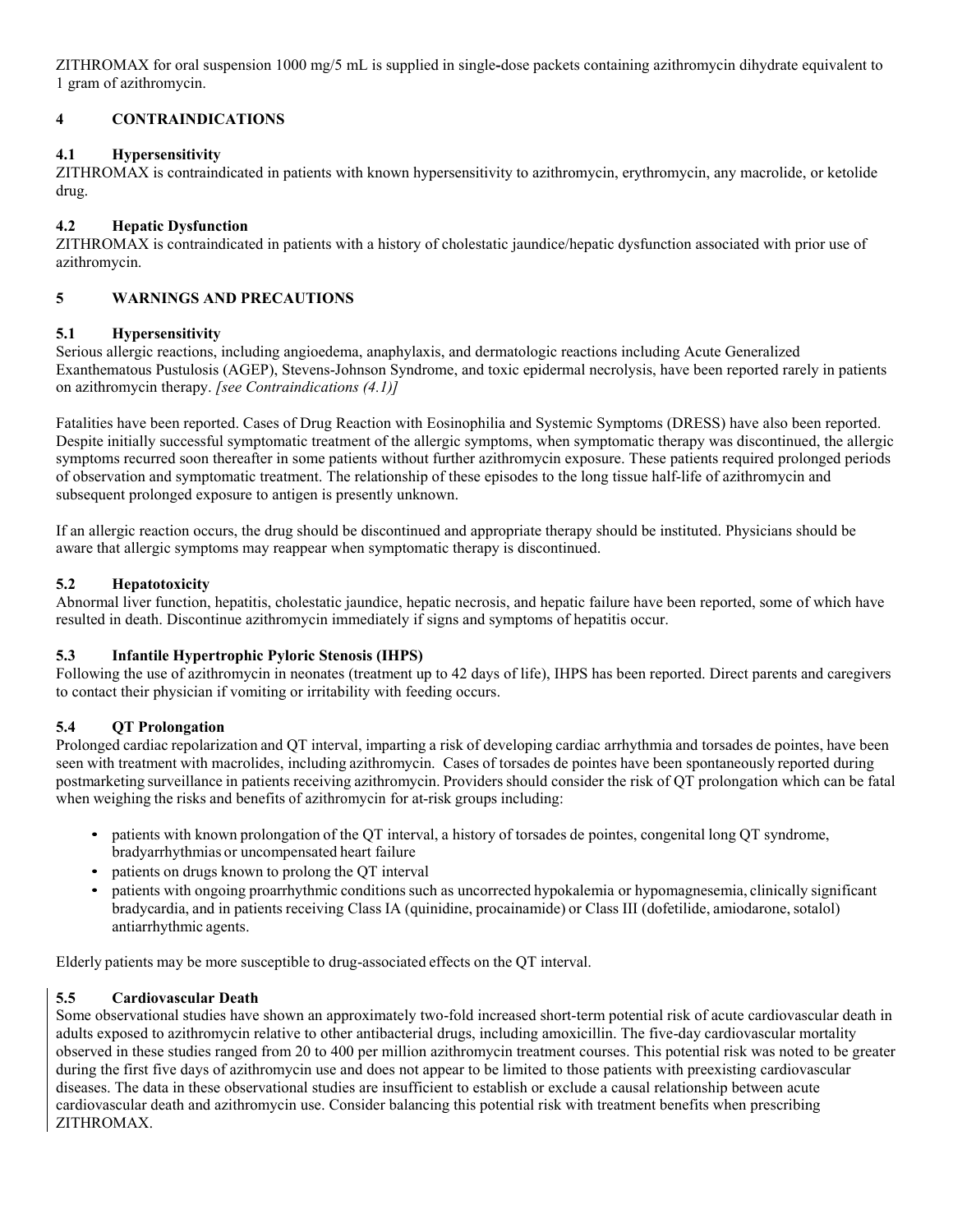## **5.6** *Clostridioides difficile***-Associated Diarrhea (CDAD)**

CDAD has been reported with use of nearly all antibacterial agents, including ZITHROMAX, and may range in severity from mild diarrhea to fatal colitis. Treatment with antibacterial agents alters the normal flora of the colon, leading to overgrowth of *C. difficile*.

*C. difficile* produces toxins A and B which contribute to the development of CDAD. Hypertoxin**-**producing strains of *C. difficile* cause increased morbidity and mortality, as these infections can be refractory to antibacterial therapy and may require colectomy. CDAD must be considered in all patients who present with diarrhea following antibiotic use. Careful medical history is necessary since CDAD has been reported to occur over two months after the administration of antibacterial agents.

If CDAD is suspected or confirmed, ongoing antibiotic use not directed against *C. difficile* may need to be discontinued. Appropriate fluid and electrolyte management, protein supplementation, antibiotic treatment of *C. difficile*, and surgical evaluation should be instituted as clinically indicated.

### **5.7 Exacerbation of Myasthenia Gravis**

Exacerbations of symptoms of myasthenia gravis and new onset of myasthenic syndrome have been reported in patients receiving azithromycin therapy.

## **5.8 Use in Sexually Transmitted Infections**

ZITHROMAX, (single dose 1 g packet) at the recommended dose, should not be relied upon to treat gonorrhea or syphilis. Antibacterial agents used in high doses for short periods of time to treat non-gonococcal urethritis may mask or delay the symptoms of incubating gonorrhea or syphilis. All patients with sexually transmitted urethritis or cervicitis should have a serologic test for syphilis and appropriate cultures for gonorrhea performed at the time of diagnosis. Appropriate antibacterial therapy and follow-up tests for these diseases should be initiated if infection is confirmed.

### **5.9 Development of Drug-Resistant Bacteria**

Prescribing ZITHROMAX in the absence of a proven or strongly suspected bacterial infection or a prophylactic indication is unlikely to provide benefit to the patient and increases the risk of the development of drug-resistant bacteria.

### **6 ADVERSE REACTIONS**

The following clinically significant adverse reactions are described elsewhere in labeling:

- Hypersensitivity *[see Warnings and Precautions (5.1)]*
- Hepatotoxicity *[see Warnings and Precautions (5.2)]*
- Infantile Hypertrophic Pyloric Stenosis (IHPS) *[see Warnings and Precautions (5.3)]*
- QT Prolongation *[see Warnings and Precautions (5.4)]*
- Cardiovascular Death *[see Warnings and Precautions (5.5)]*
- *Clostridioides difficile-*Associated Diarrhea (CDAD) *[see Warnings and Precautions (5.6)]*
- Exacerbation of Myasthenia Gravis *[see Warnings and Precautions (5.7)]*

## **6.1 Clinical Trials Experience**

Because clinical trials are conducted under widely varying conditions, adverse reaction rates observed in the clinical trials of a drug cannot be directly compared to rates in the clinical trials of another drug and may not reflect the rates observed in practice.

In clinical trials, most of the reported adverse reactions were mild to moderate in severity and were reversible upon discontinuation of the drug. Approximately 0.7% of the patients from the multiple-dose clinical trials discontinued ZITHROMAX (azithromycin) therapy because of treatment-related adverse reactions. Serious adverse reactions included angioedema and cholestatic jaundice. Most of the adverse reactions leading to discontinuation were related to the gastrointestinal tract, e.g., nausea, vomiting, diarrhea, or abdominal pain. *[see Clinical Studies (14.2)]*

### *Multiple-dose regimen*

Overall, the most common adverse reactions in adult patients receiving a multiple-dose regimen of ZITHROMAX were related to the gastrointestinal system with diarrhea/loose stools (5%), nausea (3%), and abdominal pain (3%) being the most frequently reported.

No other adverse reactions occurred in patients on the multiple-dose regimen of ZITHROMAX with a frequency greater than 1%. Adverse reactions that occurred with a frequency of 1% or less included the following:

*Cardiovascular:* Palpitations and chest pain. *Gastrointestinal:* Dyspepsia, flatulence, vomiting, melena, and cholestatic jaundice. *Genitourinary:* Monilia, vaginitis, and nephritis. *Nervous System:* Dizziness, headache, vertigo, and somnolence. *General:* Fatigue.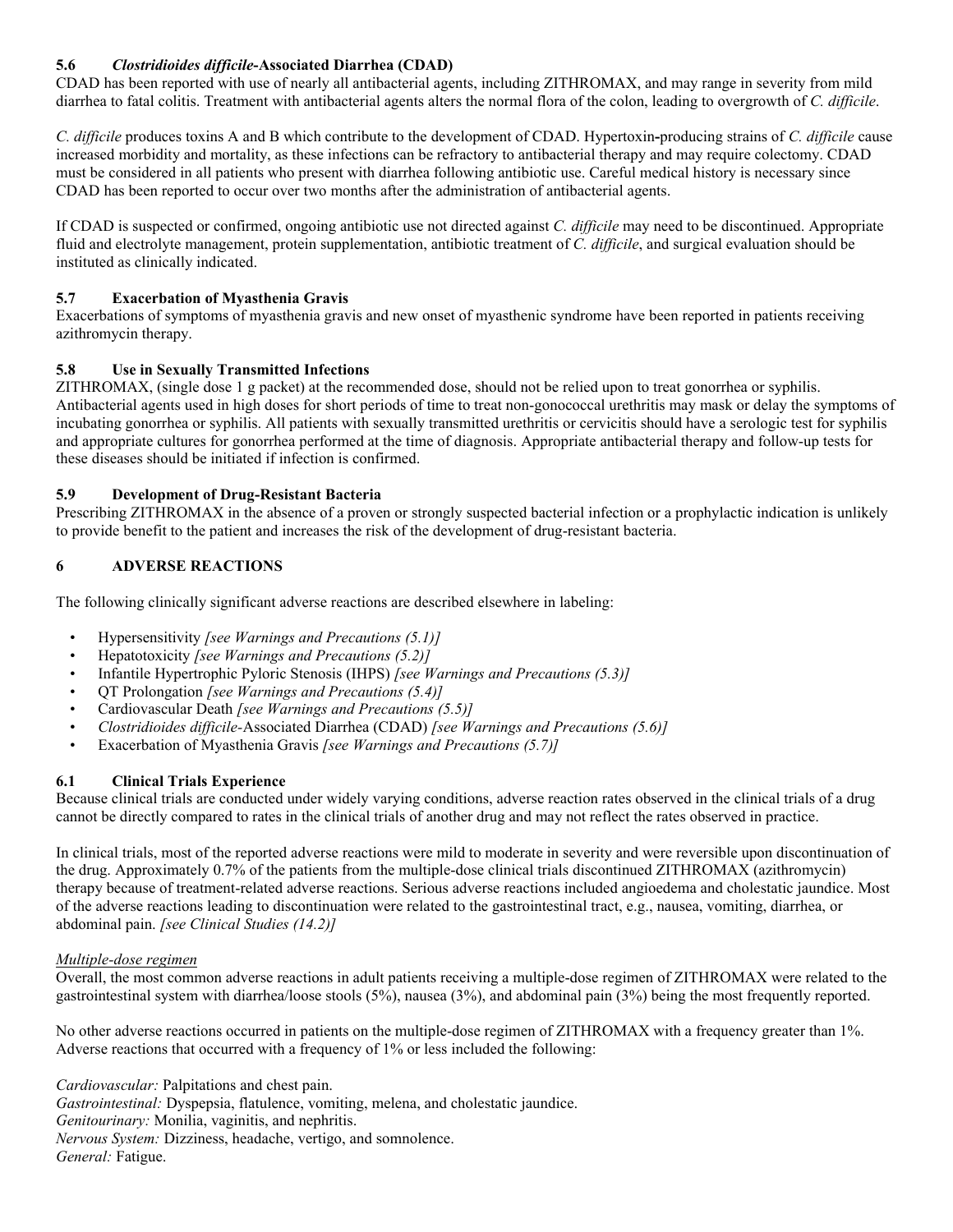*Allergic:* Rash, photosensitivity, and angioedema.

## *Chronic therapy with 1200 mg weekly regimen*

The nature of adverse reactions seen with the 1200 mg weekly dosing regimen for the prevention of *Mycobacterium avium* infection in severely immunocompromised HIV-infected patients were similar to those seen with short-term dosing regimens. *[see Clinical Studies (14)]*

## *Chronic therapy with 600 mg daily regimen combined with ethambutol*

The nature of adverse reactions seen with the 600 mg daily dosing regimen for the treatment of *Mycobacterium avium* complex infection in severely immunocompromised HIV-infected patients were similar to those seen with short term dosing regimens. Five percent of patients experienced reversible hearing impairment in the pivotal clinical trial for the treatment of disseminated MAC in patients with AIDS. Hearing impairment has been reported with macrolide antibiotics, especially at higher doses. Other treatmentrelated adverse reactions occurring in >5% of subjects and seen at any time during a median of 87.5 days of therapy include: abdominal pain (14%), nausea (14%), vomiting (13%), diarrhea (12%), flatulence (5%), headache (5%), and abnormal vision (5%). Discontinuations from treatment due to laboratory abnormalities or adverse reactions considered related to study drug occurred in 8 of 88 (9.1%) of subjects.

## *Single 1 gram dose regimen*

Overall, the most common adverse reactions in patients receiving a single-dose regimen of 1 gram of ZITHROMAX were related to the gastrointestinal system and were more frequently reported than in patients receiving the multiple-dose regimen.

Adverse reactions that occurred in patients on the single 1 gram dosing regimen of ZITHROMAX with a frequency of 1% or greater included diarrhea/loose stools (7%), nausea (5%), abdominal pain (5%), vomiting (2%), dyspepsia (1%), and vaginitis (1%).

## **6.2 Postmarketing Experience**

The following adverse reactions have been identified during post approval use of azithromycin. Because these reactions are reported voluntarily from a population of uncertain size, it is not always possible to reliably estimate their frequency or establish a causal relationship to drug exposure.

Adverse reactions reported with azithromycin during the postmarketing period in adult and/or pediatric patients for which a causal relationship may not be established include:

*Allergic:* Arthralgia, edema, urticaria, and angioedema.

*Cardiovascular:* Arrhythmias, including ventricular tachycardia, and hypotension. There have been reports of QT prolongation, torsades de pointes, and cardiovascular death.

*Gastrointestinal:* Anorexia, constipation, dyspepsia, flatulence, vomiting/diarrhea pseudomembranous colitis, pancreatitis, oral candidiasis, pyloric stenosis, and tongue discoloration.

*General:* Asthenia, paresthesia, fatigue, malaise, and anaphylaxis.

*Genitourinary:* Interstitial nephritis, acute renal failure, and vaginitis.

*Hematopoietic:* Thrombocytopenia.

*Liver/Biliary:* Abnormal liver function, hepatitis, cholestatic jaundice, hepatic necrosis, and hepatic failure. *[see Warnings and Precautions (5.2)]*

*Nervous System:* Convulsions, dizziness/vertigo, headache, somnolence, hyperactivity, nervousness, agitation, and syncope. *Psychiatric:* Aggressive reaction and anxiety.

*Skin/Appendages:* Pruritus, and serious skin reactions including erythema multiforme, AGEP, Stevens-Johnson Syndrome, toxic epidermal necrolysis, and DRESS.

*Special Senses:* Hearing disturbances including hearing loss, deafness, and/or tinnitus, and reports of taste/smell perversion and/or loss.

## **6.3 Laboratory Abnormalities**

Significant abnormalities (irrespective of drug relationship) occurring during the clinical trials were reported as follows:

- With an incidence of 1-2%, elevated serum creatine phosphokinase, potassium, ALT (SGPT), GGT, and AST (SGOT).
- With an incidence of less than 1%, leukopenia, neutropenia, decreased platelet count, elevated serum alkaline phosphatase, bilirubin, BUN, creatinine, blood glucose, LDH, and phosphate.

When follow-up was provided, changes in laboratory tests appeared to be reversible.

In multiple-dose clinical trials involving more than 3000 patients, 3 patients discontinued therapy because of treatment-related liver enzyme abnormalities and 1 because of a renal function abnormality.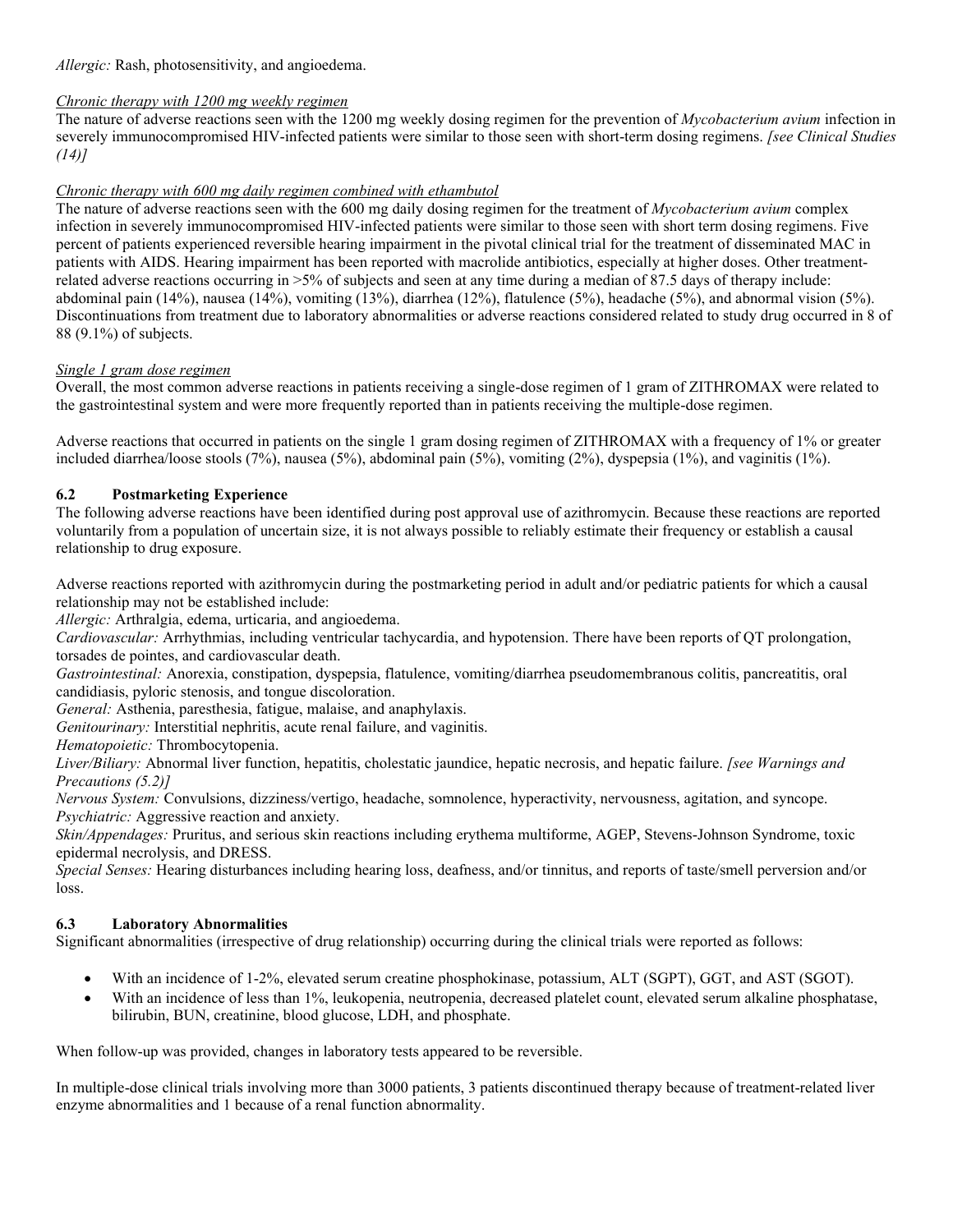In a phase 1 drug interaction study performed in normal volunteers, 1 of 6 subjects given the combination of azithromycin and rifabutin, 1 of 7 given rifabutin alone, and 0 of 6 given azithromycin alone developed a clinically significant neutropenia  $(<$ 500 cells/mm<sup>3</sup>).

Laboratory abnormalities seen in clinical trials for the prevention of disseminated *Mycobacterium avium* disease in severely immunocompromised HIV-infected patients. *[see Clinical Studies (14)]*

Chronic therapy (median duration: 87.5 days, range: 1-229 days) that resulted in laboratory abnormalities in >5% of subjects with normal baseline values in the pivotal trial for treatment of disseminated MAC in severely immunocompromised HIV**-**infected patients treated with azithromycin 600 mg daily in combination with ethambutol include: a reduction in absolute neutrophils to <50% of the lower limit of normal (10/52, 19%) and an increase to five times the upper limit of normal in alkaline phosphatase (3/35, 9%). These findings in subjects with normal baseline values are similar when compared to all subjects for analyses of neutrophil reductions (22/75, 29%) and elevated alkaline phosphatase (16/80, 20%). Causality of these laboratory abnormalities due to the use of study drug has not been established.

## **7 DRUG INTERACTIONS**

### **7.1 Nelfinavir**

Co-administration of nelfinavir at steady-state with a single oral dose of azithromycin resulted in increased azithromycin serum concentrations. Although a dose adjustment of azithromycin is not recommended when administered in combination with nelfinavir, close monitoring for known adverse reactions of azithromycin, such as liver enzyme abnormalities and hearing impairment, is warranted. *[see Adverse Reactions (6)]*

### **7.2 Warfarin**

Spontaneous postmarketing reports suggest that concomitant administration of azithromycin may potentiate the effects of oral anticoagulants such as warfarin, although the prothrombin time was not affected in the dedicated drug interaction study with azithromycin and warfarin. Prothrombin times should be carefully monitored while patients are receiving azithromycin and oral anticoagulants concomitantly.

### **7.3 Potential Drug-Drug Interaction with Macrolides**

Interactions with digoxin, colchicine or phenytoin have not been reported in clinical trials with azithromycin. No specific drug interaction studies have been performed to evaluate potential drug-drug interaction. However, drug interactions have been observed with other macrolide products. Until further data are developed regarding drug interactions when digoxin, colchicine or phenytoin are used with azithromycin careful monitoring of patients is advised.

## **8 USE IN SPECIFIC POPULATIONS**

### **8.1 Pregnancy**

### Risk Summary

Available data from published literature and postmarketing experience over several decades with azithromycin use in pregnant women have not identified any drug-associated risks for major birth defects, miscarriage, or adverse maternal or fetal outcomes *(see Data).*

Developmental toxicity studies with azithromycin in rats, mice, and rabbits showed no drug-induced fetal malformations at doses up to 3, 2, and 1 times, respectively, an adult human daily dose of 600 mg based on body surface area. Decreased viability and delayed development were observed in the offspring of pregnant rats administered azithromycin from day 6 of pregnancy through weaning at a dose equivalent to 3 times an adult human daily dose of 600 mg based on body surface area *(see Data)*.

The estimated background risk of major birth defects and miscarriage for the indicated populations is unknown. All pregnancies have a background risk of birth defect, loss, or other adverse outcomes. In the U.S. general population, the estimated background risk of major birth defects and miscarriage in clinically recognized pregnancies is 2 to 4% and 15 to 20%, respectively.

### Data

### *Human Data*

Available data from published observational studies, case series, and case reports over several decades do not suggest an increased risk for major birth defects, miscarriage, or adverse maternal or fetal outcomes with azithromycin use in pregnant women. Limitations of these data include the lack of randomization and inability to control for confounders such as underlying maternal disease and maternal use of concomitant medications.

#### *Animal Data*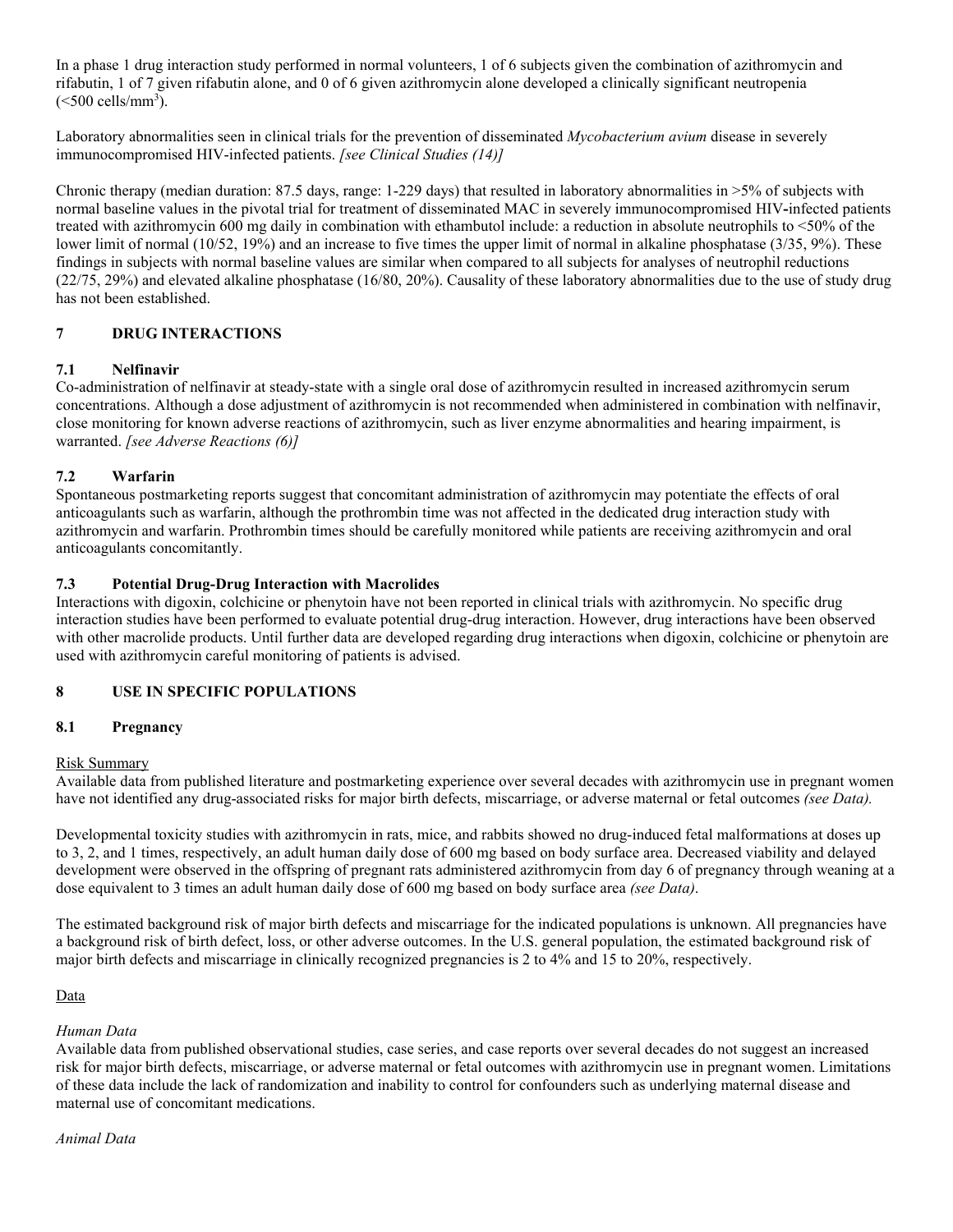Azithromycin administered during the period of organogenesis did not cause fetal malformations in rats and mice at oral doses up to 200 mg/kg/day (moderately maternally toxic). Based on body surface area, this dose is approximately 3 (rats) and 2 (mice) times an adult human daily dose of 600 mg. In rabbits administered azithromycin at oral doses of 10, 20, and 40 mg/kg/day during organogenesis, reduced maternal body weight and food consumption were observed in all groups; no evidence of fetotoxicity or teratogenicity was observed at these doses, the highest of which is approximately equal to an adult human daily dose of 600 mg based on body surface area.

In a pre- and postnatal development study, azithromycin was administered orally to pregnant rats from day 6 of pregnancy until weaning at doses of 50 or 200 mg/kg/day. Maternal toxicity (reduced food consumption and body weight gain; increased stress at parturition) was observed at the higher dose. Effects in the offspring were noted at 200 mg/kg/day during the postnatal development period (decreased viability, delayed developmental landmarks). These effects were not observed in a pre- and postnatal rat study when up to 200 mg/kg/day of azithromycin was given orally beginning on day 15 of pregnancy until weaning.

### **8.2 Lactation**

### Risk Summary

Azithromycin is present in human milk *(see Data)*. Non-serious adverse reactions have been reported in breastfed infants after maternal administration of azithromycin *(see Clinical Considerations)*. There are no available data on the effects of azithromycin on milk production. The developmental and health benefits of breastfeeding should be considered along with the mother's clinical need for ZITHROMAX and any potential adverse effects on the breastfed infant from ZITHROMAX or from the underlying maternal condition.

### Clinical Considerations

Advise women to monitor the breastfed infant for diarrhea, vomiting, or rash.

### Data

Azithromycin breastmilk concentrations were measured in 20 women after receiving a single 2 g oral dose of azithromycin during labor. Breastmilk samples collected on days 3 and 6 postpartum as well as 2 and 4 weeks postpartum revealed the presence of azithromycin in breastmilk up to 4 weeks after dosing. In another study, a single dose of azithromycin 500 mg was administered intravenously to 8 women prior to incision for cesarean section. Breastmilk (colostrum) samples obtained between 12 and 48 hours after dosing revealed that azithromycin persisted in breastmilk up to 48 hours.

### **8.4 Pediatric Use**

In controlled clinical studies, azithromycin has been administered to pediatric patients ranging in age from 6 months to 12 years. For information regarding the use of ZITHROMAX (azithromycin for oral suspension) in the treatment of pediatric patients, *[see Indications and Usage (1)* and *Dosage and Administration (2)]* of the prescribing information for ZITHROMAX (azithromycin for oral suspension) 100 mg/5 mL and 200 mg/5 mL bottles.

*HIV-Infected Pediatric Patients:* The safety and efficacy of azithromycin for the prevention or treatment of MAC in HIV-infected children have not been established. Safety data are available for 72 children 5 months to 18 years of age (mean 7 years) who received azithromycin for treatment of opportunistic infections. The mean duration of therapy was 242 days (range 3-2004 days) at doses of  $\leq$  1 to 52 mg/kg/day (mean 12 mg/kg/day). Adverse reactions were similar to those observed in the adult population, most of which involved the gastrointestinal tract. Treatment**-**related reversible hearing impairment in children was observed in 4 subjects (5.6%). Two (2.8%) children prematurely discontinued treatment due to adverse reactions: one due to back pain and one due to abdominal pain, hot and cold flushes, dizziness, headache, and numbness. A third child discontinued due to a laboratory abnormality (eosinophilia). The protocols upon which these data are based specified a daily dose of 10-20 mg/kg/day (oral and/or IV) of azithromycin.

## **8.5 Geriatric Use**

In multiple-dose clinical trials of oral azithromycin, 9% of patients were at least 65 years of age (458/4949) and 3% of patients (144/4949) were at least 75 years of age. No overall differences in safety or effectiveness were observed between these subjects and younger subjects, and other reported clinical experience has not identified differences in responses between the elderly and younger patients, but greater sensitivity of some older individuals cannot be ruled out.

Elderly patients may be more susceptible to development of torsades de pointes arrhythmias than younger patients. *[see Warnings and Precautions (5.4)]*

ZITHROMAX 600 mg tablets contain 2.1 mg of sodium per tablet. ZITHROMAX for oral suspension 1 gram single-dose packets contain 37.0 mg of sodium per packet.

*Geriatric Patients with Opportunistic Infections, Including (MAC) Disease:* Safety data are available for 30 patients (65-94 years old) treated with azithromycin at doses >300 mg/day for a mean of 207 days. These patients were treated for a variety of opportunistic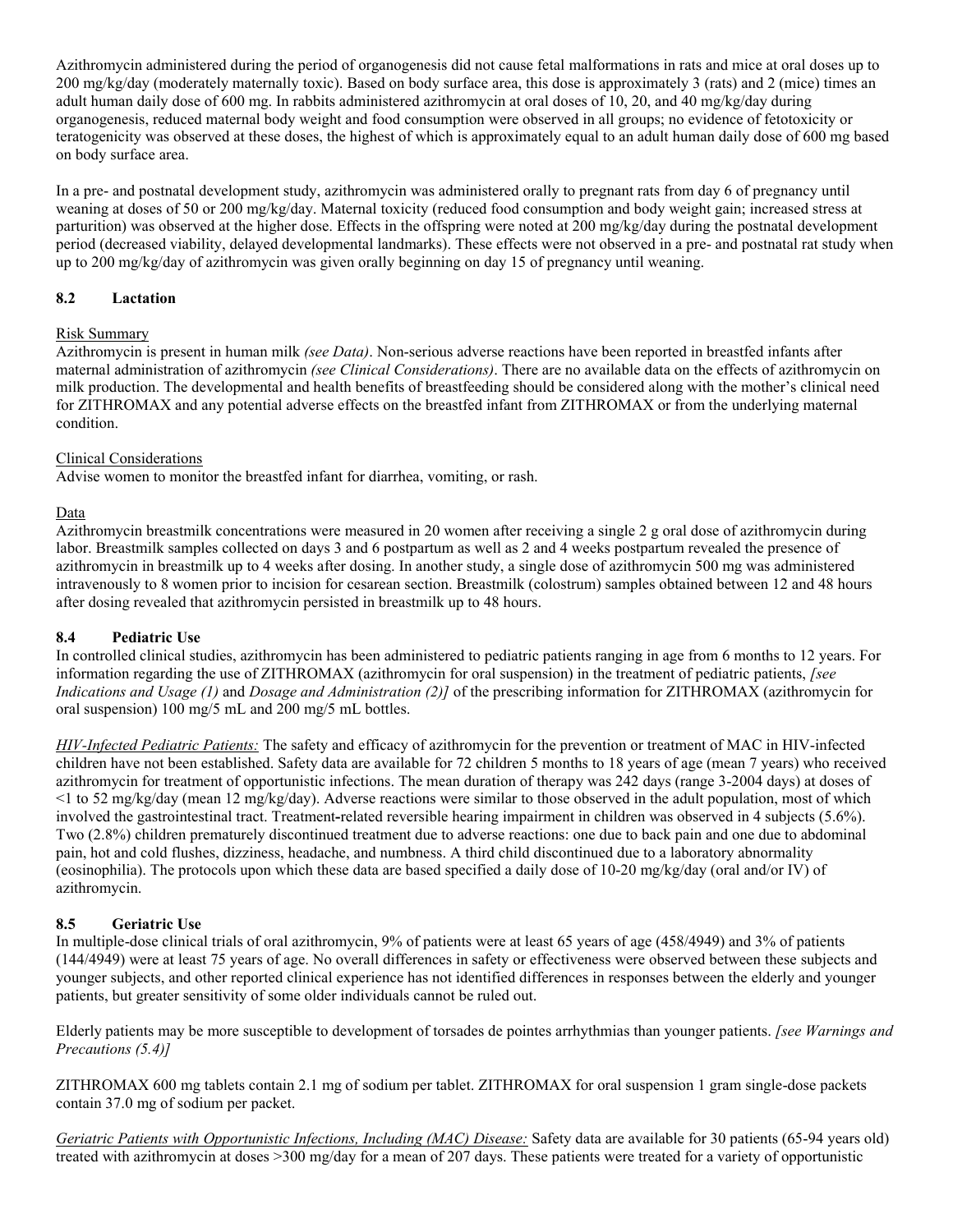infections, including MAC. The adverse reaction were generally similar to that seen in younger patients, except for a higher incidence of adverse reactions relating to the gastrointestinal system and to reversible impairment of hearing. *[see Dosage and Administration (2)]*

## **10 OVERDOSAGE**

Adverse reactions experienced in higher than recommended doses were similar to those seen at normal doses. In the event of overdosage, general symptomatic and supportive measures are indicated as required.

## **11 DESCRIPTION**

ZITHROMAX (azithromycin tablets and oral suspension) contains the active ingredient azithromycin, a macrolide antibacterial drug, for oral administration. Azithromycin has the chemical name (*2R,3S,4R,5R,8R,10R,11R,12S,13S,14R*)-13-[(2,6-dideoxy-3-*C*-methyl-3-*O*-methyl-*-L-ribo*-hexopyranosyl)oxy]-2-ethyl- 3,4,10-trihydroxy-3,5,6,8,10,12,14-heptamethyl-11-[[3,4,6 trideoxy-3-(dimethylamino)- $\beta$ -*D-xylo*-hexopyranosyl]oxy]-1-oxa-6-azacyclopentadecan-15-one. Azithromycin is derived from erythromycin; however, it differs chemically from erythromycin in that a methyl-substituted nitrogen atom is incorporated into the lactone ring. Its molecular formula is  $C_{38}H_{72}N_2O_{12}$ , and its molecular weight is 749.0. Azithromycin has the following structural formula:



Azithromycin, as the dihydrate, is a white crystalline powder with a molecular formula of  $C_{38}H_{72}N_2O_{12}$  $\bullet$  2H<sub>2</sub>O and a molecular weight of 785.0.

ZITHROMAX tablets contain azithromycin dihydrate equivalent to 600 mg azithromycin. They also contain the following inactive ingredients: dibasic calcium phosphate anhydrous, pregelatinized starch, sodium croscarmellose, magnesium stearate, sodium lauryl sulfate, and an aqueous film coat consisting of hypromellose, titanium dioxide, lactose, and triacetin.

ZITHROMAX for oral suspension is supplied in a single**-**dose packet containing azithromycin dihydrate equivalent to 1 g azithromycin. It also contains the following inactive ingredients: colloidal silicon dioxide, sodium phosphate tribasic, anhydrous; spray dried artificial banana flavor, spray dried artificial cherry flavor, and sucrose.

## **12 CLINICAL PHARMACOLOGY**

### **12.1 Mechanism of Action**

Azithromycin is a macrolide antibacterial drug. *[see Microbiology (12.4)]*

## **12.2 Pharmacodynamics**

Based on animal models of infection, the antibacterial activity of azithromycin appears to correlate with the ratio of area under the concentration-time curve to minimum inhibitory concentration (AUC/MIC) for certain pathogens (*S. pneumoniae* and *S. aureus*).

The principal pharmacokinetic/pharmacodynamic parameter best associated with clinical and microbiological cure has not been elucidated in clinical trials with azithromycin.

*Cardiac Electrophysiology*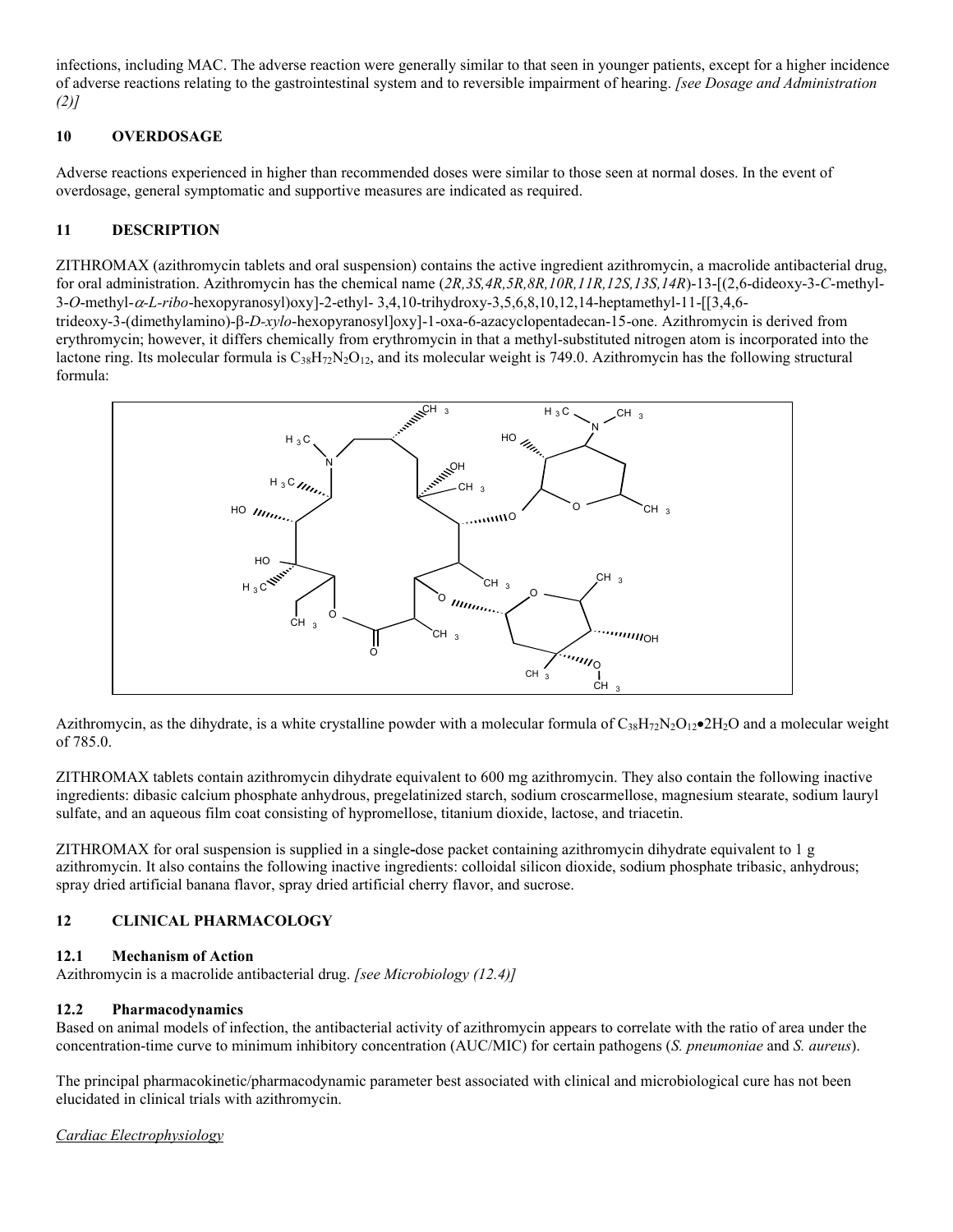QTc interval prolongation was studied in a randomized, placebo-controlled parallel trial in 116 healthy subjects who received either chloroquine (1000 mg) alone or in combination with oral azithromycin (500 mg, 1000 mg, and 1500 mg once daily). Co-administration of azithromycin increased the QTc interval in a dose- and concentration- dependent manner. In comparison to chloroquine alone, the maximum mean (95% upper confidence bound) increases in QTcF were 5 (10) ms, 7 (12) ms and 9 (14) ms with the co-administration of 500 mg, 1000 mg and 1500 mg azithromycin, respectively.

### **12.3 Pharmacokinetics**

The pharmacokinetic parameters of azithromycin in plasma after dosing as per labeled recommendations in healthy young adults and asymptomatic HIV-positive adults (age 18-40 years old) are portrayed in the following chart:

| <b>MEAN (CV%) PK PARAMETER</b>                          |                 |            |                             |                          |                      |                                        |                           |                                                       |
|---------------------------------------------------------|-----------------|------------|-----------------------------|--------------------------|----------------------|----------------------------------------|---------------------------|-------------------------------------------------------|
| <b>DOSE/DOSAGE FORM</b><br>(serum, except as indicated) | <b>Subjects</b> | Day<br>No. | $C_{\text{max}}$<br>mcg/mL) | T <sub>max</sub><br>(hr) | $C_{24}$<br>(mcg/mL) | <b>AUC</b><br>(mc <sub>g</sub> ohr/mL) | $T_{\frac{1}{2}}$<br>(hr) | Urinary<br><b>Excretion</b><br>$\frac{6}{6}$ of dose) |
| 500 mg/250 mg capsule                                   | 12              |            | 0.41                        | 2.5                      | 0.05                 | 2.6 <sup>a</sup>                       | $\overline{\phantom{a}}$  | 4.5                                                   |
| and 250 mg on Days 2-5                                  | 12              |            | 0.24                        | 3.2                      | 0.05                 | 2.1 <sup>a</sup>                       |                           | 6.5                                                   |
| 1200 mg/600 mg tablets                                  | 12              |            | 0.66                        | 2.5                      | 0.074                | 6.8 <sup>b</sup>                       | 40                        |                                                       |
| $\%CV$                                                  |                 |            | (62%)                       | (79%)                    | (49%)                | (64%)                                  | (33%)                     |                                                       |
| 600 mg tablet/day                                       |                 |            | 0.33                        | 2.0                      | 0.039                | $2.4^{\mathrm{a}}$                     |                           |                                                       |
| $\%CV$                                                  |                 |            | 25%                         | $(50\%)$                 | (36%)                | (19%)                                  |                           |                                                       |
|                                                         | Ξ               | 22         | 0.55                        | 2.1                      | 0.14                 | 5.8 <sup>a</sup>                       | 84.5                      | $\overline{\phantom{0}}$                              |
| $\%CV$                                                  |                 |            | (18%)                       | (52%)                    | (26%)                | (25%)                                  |                           | $\overline{\phantom{0}}$                              |
| 600 mg tablet/day (leukocytes)                          |                 | 22         | 252                         | 10.9                     | 146                  | $4763^a$                               | 82.8                      | $\overline{\phantom{0}}$                              |
| $\%CV$<br>$\mathbf{1}$ $\mathbf{1}$                     |                 |            | $(49\%)$                    | (28%)                    | (33%)                | (42%)                                  | $\overline{\phantom{a}}$  | $\overline{\phantom{0}}$                              |

#### $^{\circ}$ AUC<sub>0-24</sub>;  $^{\circ}$ 0-last.

With a regimen of 500 mg on Day 1 and 250 mg/day on Days 2-5, C<sub>min</sub> and C<sub>max</sub> remained essentially unchanged from Day 2 through Day 5 of therapy. However, without a loading dose, azithromycin C<sub>min</sub> levels required 5 to 7 days to reach steady state.

In asymptomatic HIV-positive adult subjects receiving 600 mg ZITHROMAX tablets once daily for 22 days, steady state azithromycin serum levels were achieved by Day 15 of dosing.

The high values in adults for apparent steady-state volume of distribution (31.1 L/kg) and plasma clearance (630 mL/min) suggest that the prolonged half-life is due to extensive uptake and subsequent release of drug from tissues.

### *Absorption*

The 1 gram single**-**dose packet is bioequivalent to four 250 mg azithromycin capsule.

When the oral suspension of azithromycin was administered with food, the C<sub>max</sub> increased by 46% and the AUC by 14%.

The absolute bioavailability of two 600 mg tablets was 34% (CV=56%). Administration of two 600 mg tablets with food increased  $C_{\text{max}}$  by 31% (CV=43%) while the extent of absorption (AUC) was unchanged (mean ratio of AUCs=1.00; CV=55%).

### *Distribution*

The serum protein binding of azithromycin is variable in the concentration range approximating human exposure, decreasing from 51% at 0.02  $\mu$ g/mL to 7% at 2  $\mu$ g/mL.

The antibacterial activity of azithromycin is pH related and appears to be reduced with decreasing pH. However, the extensive distribution of drug to tissues may be relevant to clinical activity.

Azithromycin has been shown to penetrate into tissues in humans, including skin, lung, tonsil, and cervix. Extensive tissue distribution was confirmed by examination of additional tissues and fluids (bone, ejaculum, prostate, ovary, uterus, salpinx, stomach, liver, and gallbladder). As there are no data from adequate and well-controlled studies of azithromycin treatment of infections in these additional body sites, the clinical importance of these tissue concentration data is unknown.

Azithromycin concentrates in phagocytes and fibroblasts as demonstrated by *in vitro* incubation techniques. Using such methodology, the ratio of intracellular to extracellular concentration was >30 after one hr of incubation. *In vivo* studies suggest that concentration in phagocytes may contribute to drug distribution to inflamed tissues.

Following oral administration of a single 1200 mg dose (two 600 mg tablets), the mean maximum concentration in peripheral leukocytes was 140  $\mu$ g/mL. Concentration remained above 32  $\mu$ g/mL, for approximately 60 hr. The mean half-lives for 6 males and 6 females were 34 hr and 57 hr, respectively. Leukocyte-to-plasma C<sub>max</sub> ratios for males and females were 258 ( $\pm$ 77%) and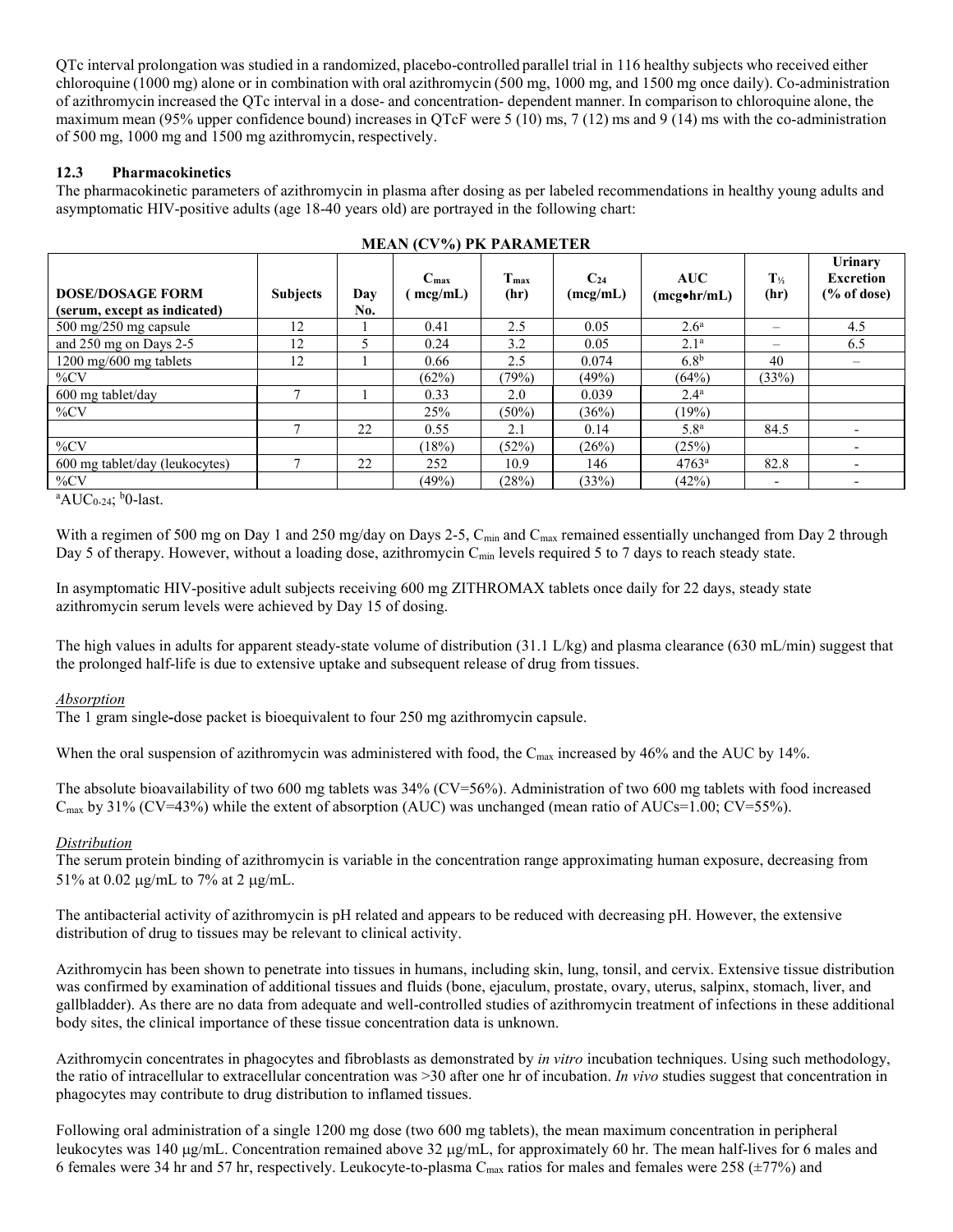175 ( $\pm 60\%$ ), respectively, and the AUC ratios were 804 ( $\pm 31\%$ ) and 541 ( $\pm 28\%$ ) respectively. The clinical relevance of these findings is unknown.

Following oral administration of multiple daily doses of 600 mg (1 tablet/day) to asymptomatic HIV-positive adults, mean maximum concentration in peripheral leukocytes was  $252 \mu g/mL$  ( $\pm 49\%$ ). Trough concentrations in peripheral leukocytes at steady-state averaged 146  $\mu$ g/mL ( $\pm$ 33%). The mean leukocyte-to-serum C<sub>max</sub> ratio was 456 ( $\pm$ 38%) and the mean leukocyte to serum AUC ratio was 816 ( $\pm$ 31%). The clinical relevance of these findings is unknown.

### *Metabolism*

*In vitro* and *in vivo* studies to assess the metabolism of azithromycin have not been performed.

#### *Elimination*

Plasma concentrations of azithromycin following single 500 mg oral and IV doses declined in a polyphasic pattern resulting in an average terminal half-life of 68 hr. Biliary excretion of azithromycin, predominantly as unchanged drug, is a major route of elimination. Over the course of a week, approximately 6% of the administered dose appears as unchanged drug in urine.

#### *Specific Populations*

#### Patients with Renal Impairment

Azithromycin pharmacokinetics was investigated in 42 adults (21 to 85 years of age) with varying degrees of renal impairment. Following the oral administration of a single 1.0 g dose of azithromycin ( $4 \times 250$  mg capsules), the mean C<sub>max</sub> and AUC<sub>0-120</sub> increased by 5.1% and 4.2%, respectively, in subjects with GFR 10 to 80 mL/min compared to subjects with normal renal function  $(GFR > 80 \text{ mL/min})$ . The mean C<sub>max</sub> and AUC<sub>0-120</sub> increased 61% and 35%, respectively, in subjects with end-stage renal disease (GFR <10 mL/min) compared to subjects with normal renal function (GFR >80 mL/min)*.*

#### Patients with Hepatic Impairment

The pharmacokinetics of azithromycin in subjects with hepatic impairment has not been established.

#### Male and Female Patients

There are no significant differences in the disposition of azithromycin between male and female subjects. No dosage adjustment is recommended on the basis of gender.

#### Geriatric Patients

Pharmacokinetic parameters in older volunteers (65 to 85 years old) were similar to those in younger volunteers (18 to 40 years old) for the 5-day therapeutic regimen. Dosage adjustment does not appear to be necessary for older patients with normal renal and hepatic function receiving treatment with this dosage regimen. *[see Geriatric Use (8.5)]*

#### Pediatric Patients

For information regarding the pharmacokinetics of ZITHROMAX (azithromycin for oral suspension) in pediatric patients, see the prescribing information for ZITHROMAX (azithromycin for oral suspension) 100 mg/5 mL and 200 mg/5 mL bottles.

#### *Drug Interaction Studies*

Drug interaction studies were performed with azithromycin and other drugs likely to be co-administered. The effects of co-administration of azithromycin on the pharmacokinetics of other drugs are shown in Table 1 and the effects of other drugs on the pharmacokinetics of azithromycin are shown in Table 2.

Co-administration of azithromycin at therapeutic doses had a modest effect on the pharmacokinetics of the drugs listed in Table 1. No dosage adjustment of drugs listed in Table 1 is recommended when co-administered with azithromycin.

Co-administration of azithromycin with efavirenz or fluconazole had a modest effect on the pharmacokinetics of azithromycin. Nelfinavir significantly increased the  $C_{\text{max}}$  and AUC of azithromycin. No dosage adjustment of azithromycin is recommended when administered with drugs listed in Table 2. *[see Drug Interactions (7.3)]*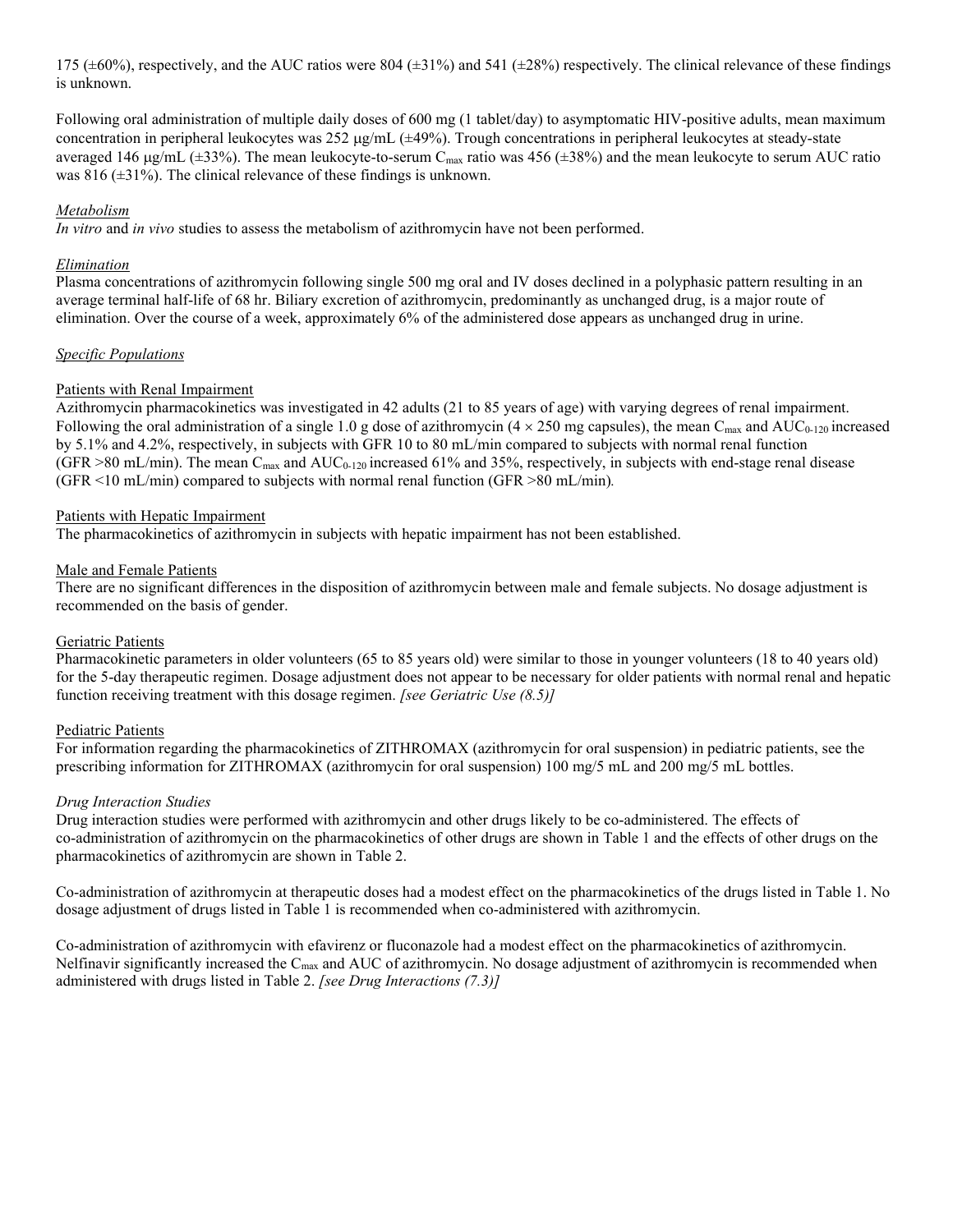|                                |                                    | Table 1. Drug Interactions: Pharmacokinetic Parameters for Co-administered Drugs in the Presence of Azithromycin |                |                                                              |                                   |
|--------------------------------|------------------------------------|------------------------------------------------------------------------------------------------------------------|----------------|--------------------------------------------------------------|-----------------------------------|
| Co-administered<br><b>Drug</b> | Dose of Co-administered Drug       | Dose of Azithromycin                                                                                             | $\mathbf n$    | Ratio (with/without azithromycin)<br>of Co-administered Drug |                                   |
|                                |                                    |                                                                                                                  |                | <b>Pharmacokinetic Parameters (90%</b>                       |                                   |
|                                |                                    |                                                                                                                  |                | $CI$ ); No Effect = 1.00                                     |                                   |
|                                |                                    |                                                                                                                  |                | Mean C <sub>max</sub>                                        | Mean AUC                          |
| Atorvastatin                   | $10$ mg/day for 8 days             | 500 mg/day orally on days 6-8                                                                                    | 12             | 0.83                                                         | 1.01                              |
|                                |                                    |                                                                                                                  |                | $(0.63 \text{ to } 1.08)$                                    | $(0.81 \text{ to } 1.25)$         |
| Carbamazepine                  | 200 mg/day for 2 days, then 200    | 500 mg/day orally for days 16-18                                                                                 | $\tau$         | 0.97                                                         | 0.96                              |
|                                | mg twice a day for 18 days         |                                                                                                                  |                | $(0.88 \text{ to } 1.06)$                                    | $(0.88 \text{ to } 1.06)$         |
| Cetirizine                     | 20 mg/day for 11 days              | 500 mg orally on day 7, then 250                                                                                 | 14             | 1.03                                                         | 1.02                              |
|                                |                                    | mg/day on days 8-11                                                                                              |                | $(0.93 \text{ to } 1.14)$                                    | $(0.92 \text{ to } 1.13)$         |
| Didanosine                     | 200 mg orally twice a day for 21   | 1,200 mg/day orally on days 8-21                                                                                 | 6              | 1.44                                                         | 1.14                              |
|                                | davs                               |                                                                                                                  |                | $(0.85 \text{ to } 2.43)$                                    | $(0.83 \text{ to } 1.57)$         |
| Efavirenz                      | 400 mg/day for 7 days              | 600 mg orally on day 7                                                                                           | 14             | $1.04*$                                                      | $0.95*$                           |
| Fluconazole                    | 200 mg orally single dose          | 1,200 mg orally single dose                                                                                      | 18             | 1.04                                                         | 1.01                              |
|                                |                                    |                                                                                                                  |                | $(0.98 \text{ to } 1.11)$                                    | $(0.97 \text{ to } 1.05)$         |
| Indinavir                      | 800 mg three times a day for 5     | 1,200 mg orally on day 5                                                                                         | 18             | 0.96                                                         | 0.90                              |
|                                | days                               |                                                                                                                  |                | $(0.86 \text{ to } 1.08)$                                    | $(0.81 \text{ to } 1.00)$         |
| Midazolam                      | 15 mg orally on day 3              | 500 mg/day orally for 3 days                                                                                     | 12             | 1.27                                                         | 1.26                              |
|                                |                                    |                                                                                                                  |                | $(0.89 \text{ to } 1.81)$                                    | $(1.01 \text{ to } 1.56)$         |
| Nelfinavir                     | 750 mg three times a day for 11    | 1,200 mg orally on day 9                                                                                         | 14             | 0.90                                                         | 0.85                              |
|                                | days                               |                                                                                                                  |                | $(0.81 \text{ to } 1.01)$                                    | $(0.78 \text{ to } 0.93)$         |
| Sildenafil                     | 100 mg on days 1 and 4             | 500 mg/day orally for 3 days                                                                                     | 12             | 1.16                                                         | 0.92                              |
| Theophylline                   | 4 mg/kg IV on days 1, 11, 25       |                                                                                                                  | 10             | $(0.86 \text{ to } 1.57)$<br>1.19                            | $(0.75 \text{ to } 1.12)$<br>1.02 |
|                                |                                    | 500 mg orally on day 7, 250 mg/day<br>on days 8-11                                                               |                | $(1.02 \text{ to } 1.40)$                                    | $(0.86 \text{ to } 1.22)$         |
| Theophylline                   |                                    | 500 mg orally on day 6, then 250                                                                                 | 8              | 1.09                                                         | 1.08                              |
|                                | 300 mg orally BID $\times$ 15 days | mg/day on days 7-10                                                                                              |                | $(0.92 \text{ to } 1.29)$                                    | $(0.89 \text{ to } 1.31)$         |
| Triazolam                      | $0.125$ mg on day 2                | 500 mg orally on day 1, then 250                                                                                 | 12             | $1.06*$                                                      | $1.02*$                           |
|                                |                                    | mg/day on day 2                                                                                                  |                |                                                              |                                   |
| Trimethoprim/                  | 160 mg/800 mg/day orally for 7     | 1,200 mg orally on day 7                                                                                         | 12             | 0.85                                                         | 0.87                              |
| Sulfamethoxazole               | days                               |                                                                                                                  |                | $(0.75 \text{ to } 0.97)$ /                                  | $(0.80 \text{ to } 0.95)$         |
|                                |                                    |                                                                                                                  |                | 0.90                                                         | 0.96                              |
|                                |                                    |                                                                                                                  |                | $(0.78 \text{ to } 1.03)$                                    | $(0.88 \text{ to } 1.03)$         |
| Zidovudine                     | 500 mg/day orally for 21 days      | 600 mg/day orally for 14 days                                                                                    | 5              | 1.12                                                         | 0.94                              |
|                                |                                    |                                                                                                                  |                | $(0.42 \text{ to } 3.02)$                                    | $(0.52 \text{ to } 1.70)$         |
| Zidovudine                     | 500 mg/day orally for 21 days      | 1,200 mg/day orally for 14 days                                                                                  | $\overline{4}$ | 1.31                                                         | 1.30                              |
|                                |                                    |                                                                                                                  |                | $(0.43 \text{ to } 3.97)$                                    | $(0.69 \text{ to } 2.43)$         |

\* - 90% Confidence interval not reported

| Table 2. Drug Interactions: Pharmacokinetic Parameters for Azithromycin in the Presence of Co-administered Drugs. [see |  |
|------------------------------------------------------------------------------------------------------------------------|--|
| Drug Interactions (7.3)]                                                                                               |  |

| <b>Co-administered Drug</b> | Dose of<br><b>Co-administered Drug</b>  | Dose of Azithromycin           | $\mathbf n$ | Ratio (with/without co-administered drug) of<br><b>Azithromycin Pharmacokinetic Parameters (90%</b><br>$CI$ ); No Effect = 1.00 |                                   |
|-----------------------------|-----------------------------------------|--------------------------------|-------------|---------------------------------------------------------------------------------------------------------------------------------|-----------------------------------|
|                             |                                         |                                |             | Mean C <sub>max</sub>                                                                                                           | <b>Mean AUC</b>                   |
| Efavirenz                   | $400 \text{ mg/day}$ for 7 days         | 600 mg orally on day 7         | 14          | 1.22<br>$(1.04 \text{ to } 1.42)$                                                                                               | $0.92*$                           |
| Fluconazole                 | 200 mg orally single<br>dose            | 1,200 mg orally single<br>dose | 18          | 0.82<br>$(0.66 \text{ to } 1.02)$                                                                                               | 1.07<br>$(0.94 \text{ to } 1.22)$ |
| Nelfinavir                  | 750 mg three times a day<br>for 11 days | 1,200 mg orally on day 9       | 14          | 2.36<br>$(1.77 \text{ to } 3.15)$                                                                                               | 2.12<br>$(1.80 \text{ to } 2.50)$ |

\* - 90% Confidence interval not reported

## **12.4 Microbiology**

## *Mechanism of Action*

Azithromycin acts by binding to the 23S rRNA of the 50S ribosomal subunit of susceptible microorganisms inhibiting bacterial protein synthesis and impeding the assembly of the 50S ribosomal subunit.

### *Resistance*

The most frequently encountered mechanism of resistance to azithromycin is modification of the 23S rRNA target, most often by methylation. Ribosomal modifications can determine cross resistance to other macrolides, lincosamides, and streptogramin B (MLS<sup>B</sup> phenotype). The mechanism of acquired mutational resistance in isolates of *Mycobacterium avium* complex (i.e., 23S rRNA genemutation) is the same for both clarithromycin and azithromycin.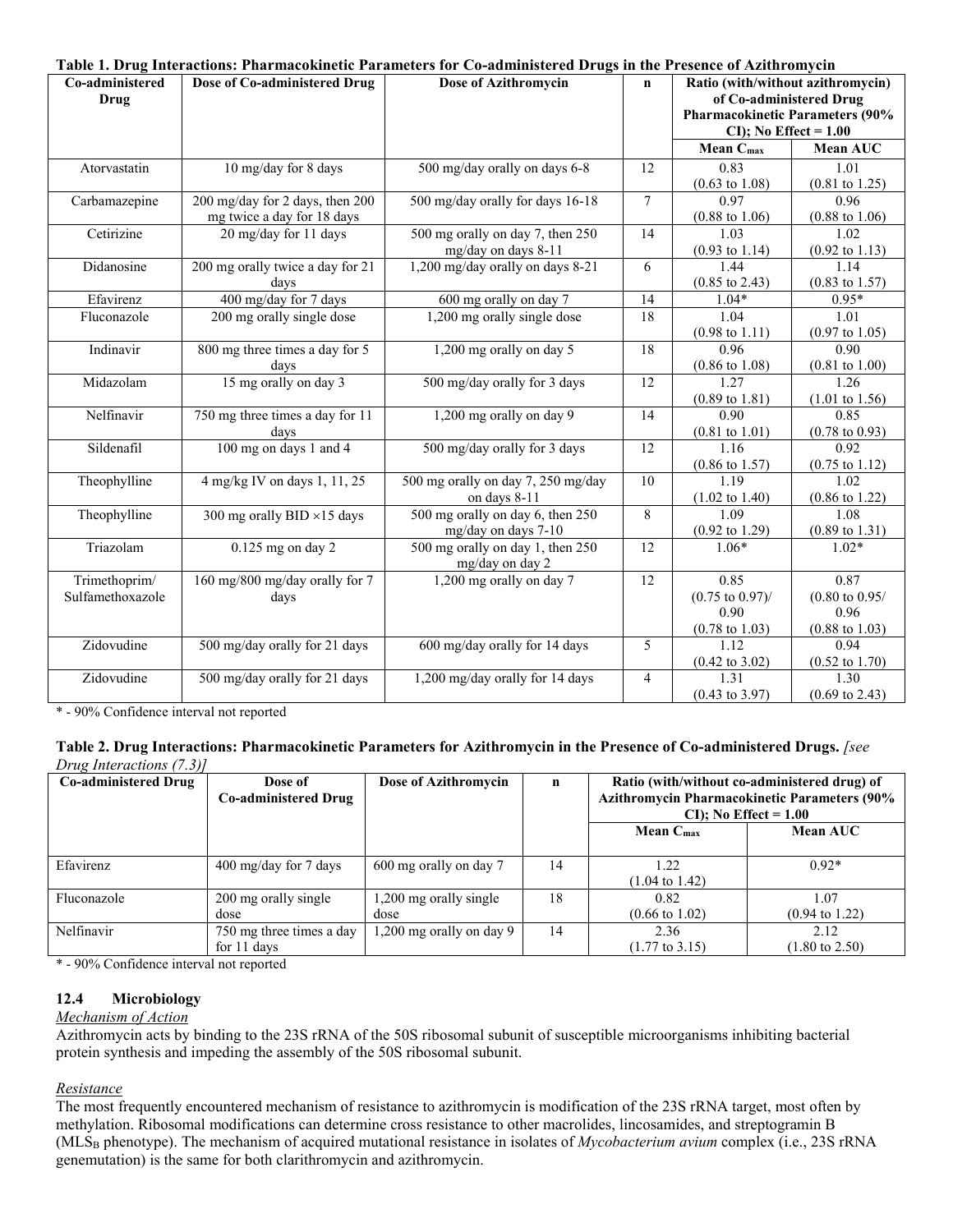### *Antimicrobial Activity*

Azithromycin has been shown to be active against the following microorganisms, both *in vitro* and in clinical infections. *[see Indications and Usage (1)]*

### **Mycobacteria**

*Mycobacterium avium* complex (MAC) consisting of: *Mycobacterium avium Mycobacterium intracellulare*

### **Other Microorganisms**

*Chlamydia trachomatis*

### *Susceptibility Testing*

For specific information regarding susceptibility test interpretive criteria and associated test methods and quality control standards recognized by FDA for this drug, please see: <https://www.fda.gov/STIC>.

### **13 NONCLINICAL TOXICOLOGY**

### **13.1 Carcinogenesis, Mutagenesis, Impairment of Fertility**

Long-term studies in animals have not been performed to evaluate carcinogenic potential. Azithromycin has shown no mutagenic potential in standard laboratory tests: mouse lymphoma assay, human lymphocyte clastogenic assay, and mouse bone marrow clastogenic assay. In fertility studies conducted in male and female rats, oral administration of azithromycin for 64 to 66 days (males) or 15 days (females) prior to and during cohabitation resulted in decreased pregnancy rate at 20 and 30 mg/kg/day when both males and females were treated with azithromycin. This minimal effect on pregnancy rate (approximately 12% reduction compared to concurrent controls) did not become more pronounced when the dose was increased from 20 to 30 mg/kg/day (approximately 0.3 to 0.5 times the adult human daily dose of 600 mg based on body surface area) and it was not observed when only one animal in the mated pair was treated. There were no effects on any other reproductive parameters, and there were no effects on fertility at 10 mg/kg/day. The relevance of these findings to patients being treated with azithromycin at the doses and durations recommended in the prescribing information is uncertain.

## **13.2 Animal Toxicology**

Phospholipidosis (intracellular phospholipid accumulation) has been observed in some tissues of mice, rats, and dogs given multiple doses of azithromycin. It has been demonstrated in numerous organ systems (e.g., eye, dorsal root ganglia, liver, gallbladder, kidney, spleen, and/or pancreas) in dogs and rats treated with azithromycin at doses which, expressed on the basis of body surface area, are similar to or less than the highest recommended adult human dose. This effect has been shown to be reversible after cessation of azithromycin treatment. Based on the pharmacokinetic data, phospholipidosis has been seen in the rat (50 mg/kg/day dose) at the observed maximal plasma concentration of 1.3 mcg/mL (1.6 times the observed C<sub>max</sub> of 0.821 mcg/mL at the adult dose of 2 g.) Similarly, it has been shown in the dog (10 mg/kg/day dose) at the observed maximal serum concentration of 1 mcg/mL (1.2 times the observed  $C_{\text{max}}$  of 0.821 mcg/mL at the adult dose of 2 g).

Phospholipidosis was also observed in neonatal rats dosed for 18 days at 30 mg/kg/day, which is less than the pediatric dose of 60 mg/kg based on the surface area. It was not observed in neonatal rats treated for 10 days at 40 mg/kg/day with mean maximal serum concentrations of 1.86 mcg/mL, approximately 1.5 times the C<sub>max</sub> of 1.27 mcg/mL at the pediatric dose. Phospholipidosis has been observed in neonatal dogs (10 mg/kg/day) at maximum mean whole blood concentrations of 3.54 mcg/mL, approximately 3 times the pediatric dose Cmax.

The significance of the finding for animals and for humans is unknown.

## **14 CLINICAL STUDIES**

## **14.1 Clinical Studies in Patients with Advanced HIV Infection for the Prevention and Treatment of Disease Due to Disseminated Mycobacterium avium Complex (MAC)**

*[see Indications and Usage (1)]*

### *Prevention of Disseminated MAC Disease*

Two randomized, double-blind clinical trials were performed in patients with CD4 counts <100 cells/ $\mu$ L. The first trial (Study 155) compared azithromycin (1200 mg once weekly) to placebo and enrolled 182 patients with a mean CD4 count of 35 cells/mcgL. The second trial (Study 174) randomized 723 patients to either azithromycin (1200 mg once weekly), rifabutin (300 mg daily), or the combination of both. The mean CD4 count was 51 cells/mcgL. The primary endpoint in these trials was disseminated MAC disease.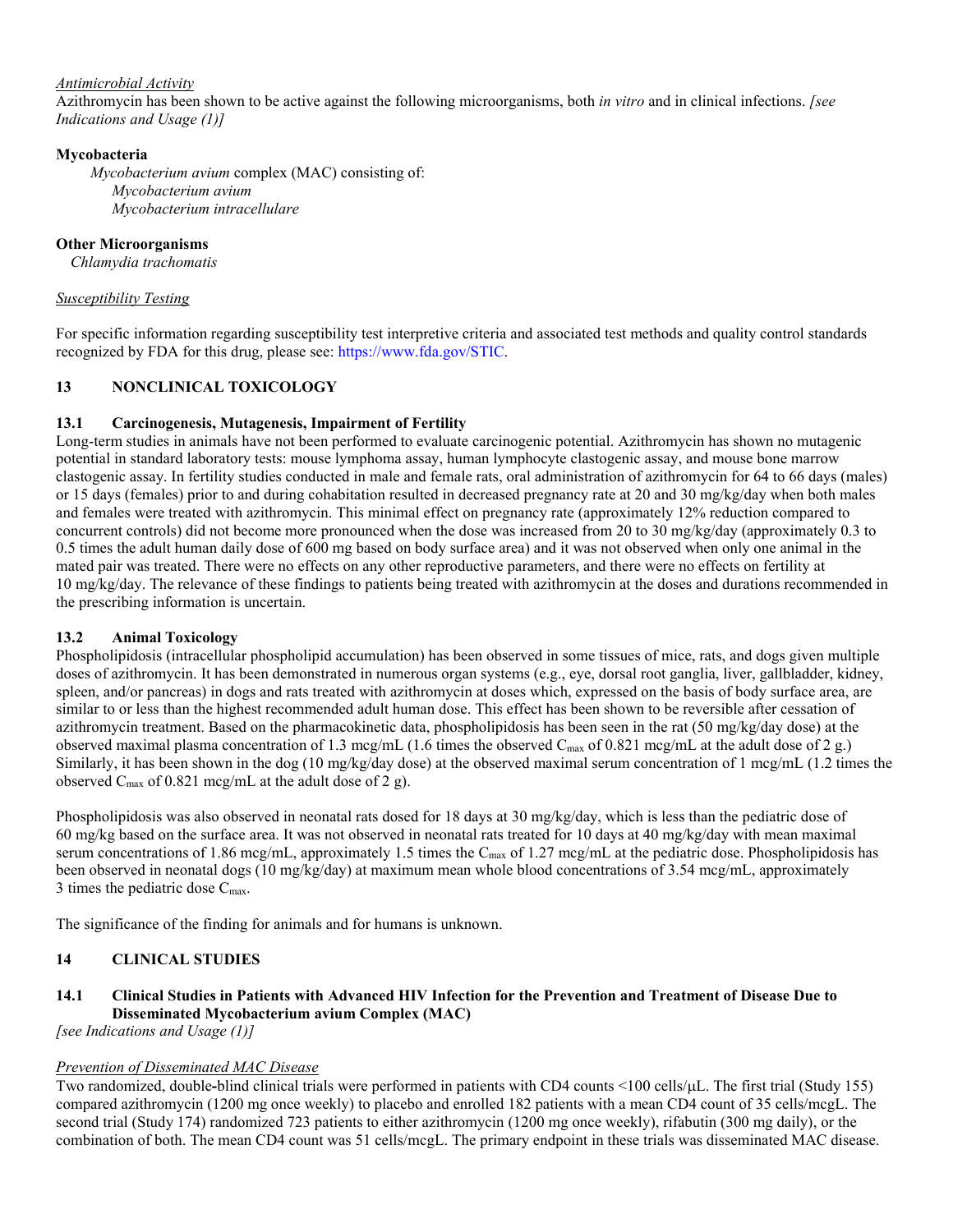Other endpoints included the incidence of clinically significant MAC disease and discontinuations from therapy for drug-related side effects.

### *MAC bacteremia*

In Study 155, 85 patients randomized to receive azithromycin and 89 patients randomized to receive placebo met the entrance criteria. Cumulative incidences at 6, 12, and 18 months of the possible outcomes are in the following table:

| Cumulative Incidence Rate, %: Placebo (n=89) |                                                   |            |                           |                          |  |  |  |
|----------------------------------------------|---------------------------------------------------|------------|---------------------------|--------------------------|--|--|--|
| Month                                        | <b>MAC Free and Alive</b>                         | <b>MAC</b> | <b>Adverse Experience</b> | <b>Lost to Follow-up</b> |  |  |  |
|                                              | 69.7                                              | 13.5       | 6.7                       | 10.1                     |  |  |  |
|                                              | 47.2                                              | 19.1       | 15.7                      | 18.0                     |  |  |  |
| 18                                           | 37.1                                              | 22.5       | 18.0                      | 22.5                     |  |  |  |
|                                              | Cumulative Incidence Rate, %: Azithromycin (n=85) |            |                           |                          |  |  |  |
| Month                                        | <b>MAC Free and Alive</b>                         | <b>MAC</b> | <b>Adverse Experience</b> | <b>Lost to Follow-up</b> |  |  |  |
|                                              | 84.7                                              |            | 9.4                       | 2.4                      |  |  |  |
|                                              |                                                   |            |                           |                          |  |  |  |
|                                              | 63.5                                              | 8.2        | 16.5                      | 11.8                     |  |  |  |

The difference in the one**-**year cumulative incidence rates of disseminated MAC disease (placebo – azithromycin) is 10.9%. This difference is statistically significant (p=0.037) with a 95% confidence interval for this difference of 0.8%, 20.9%. The comparable number of patients experiencing adverse events and the fewer number of patients lost to follow-up on azithromycin should be taken into account when interpreting the significance of this difference.

In Study 174, 223 patients randomized to receive rifabutin, 223 patients randomized to receive azithromycin, and 218 patients randomized to receive both rifabutin and azithromycin met the entrance criteria. Cumulative incidences at 6, 12, and 18 months of the possible outcomes are recorded in the following table:

| Cumulative Incidence Rate, %: Rifabutin (n=223) |                                                                          |            |                                                    |                          |  |  |
|-------------------------------------------------|--------------------------------------------------------------------------|------------|----------------------------------------------------|--------------------------|--|--|
| Month                                           | <b>MAC Free and Alive</b>                                                | <b>MAC</b> | <b>Adverse Experience</b>                          | <b>Lost to Follow-up</b> |  |  |
|                                                 | 83.4                                                                     | 7.2        | 8.1                                                | 1.3                      |  |  |
| 12                                              | 60.1                                                                     | 15.2       | 16.1                                               | 8.5                      |  |  |
| 18                                              | 40.8                                                                     | 21.5       | 24.2                                               | 13.5                     |  |  |
|                                                 |                                                                          |            | Cumulative Incidence Rate, %: Azithromycin (n=223) |                          |  |  |
| Month                                           | <b>MAC Free and Alive</b>                                                | <b>MAC</b> | <b>Adverse Experience</b>                          | <b>Lost to Follow-up</b> |  |  |
| n.                                              | 85.2                                                                     | 3.6        | 5.8                                                | 5.4                      |  |  |
| 12                                              | 65.5                                                                     | 7.6        | 16.1                                               | 10.8                     |  |  |
| 18                                              | 45.3                                                                     | 12.1       | 23.8                                               | 18.8                     |  |  |
|                                                 | Cumulative Incidence Rate, %: Azithromycin/Rifabutin Combination (n=218) |            |                                                    |                          |  |  |
| Month                                           | <b>MAC Free and Alive</b>                                                | <b>MAC</b> | <b>Adverse Experience</b>                          | <b>Lost to Follow-up</b> |  |  |
|                                                 | 89.4                                                                     | 1.8        | 5.5                                                | 3.2                      |  |  |
| 12                                              | 71.6                                                                     | 2.8        | 15.1                                               | 10.6                     |  |  |
| 18                                              | 49.1                                                                     | 6.4        | 29.4                                               | 15.1                     |  |  |

Comparing the cumulative one**-**year incidence rates, azithromycin monotherapy is at least as effective as rifabutin monotherapy. The difference (rifabutin – azithromycin) in the one**-**year rates (7.6%) is statistically significant (p=0.022) with an adjusted 95% confidence interval (0.9%, 14.3%). Additionally, azithromycin/rifabutin combination therapy is more effective than rifabutin alone. The difference (rifabutin – azithromycin/rifabutin) in the cumulative one**-**year incidence rates (12.5%) is statistically significant  $(p<0.001)$  with an adjusted 95% confidence interval of 6.6%, 18.4%. The comparable number of patients experiencing adverse events and the fewer number of patients lost to follow-up on rifabutin should be taken into account when interpreting the significance of this difference.

In Study 174, sensitivity testing<sup>1</sup> was performed on all available MAC isolates from subjects randomized to either azithromycin, rifabutin, or the combination. The distribution of MIC values for azithromycin from susceptibility testing of the breakthrough isolates was similar between trial arms. As the efficacy of azithromycin in the treatment of disseminated MAC has not been established, the clinical relevance of these *in vitro* MICs as an indicator of susceptibility or resistance is not known.

### *Clinically Significant Disseminated MAC Disease*

In association with the decreased incidence of bacteremia, patients in the groups randomized to either azithromycin alone or azithromycin in combination with rifabutin showed reductions in the signs and symptoms of disseminated MAC disease, including fever or night sweats, weight loss, and anemia.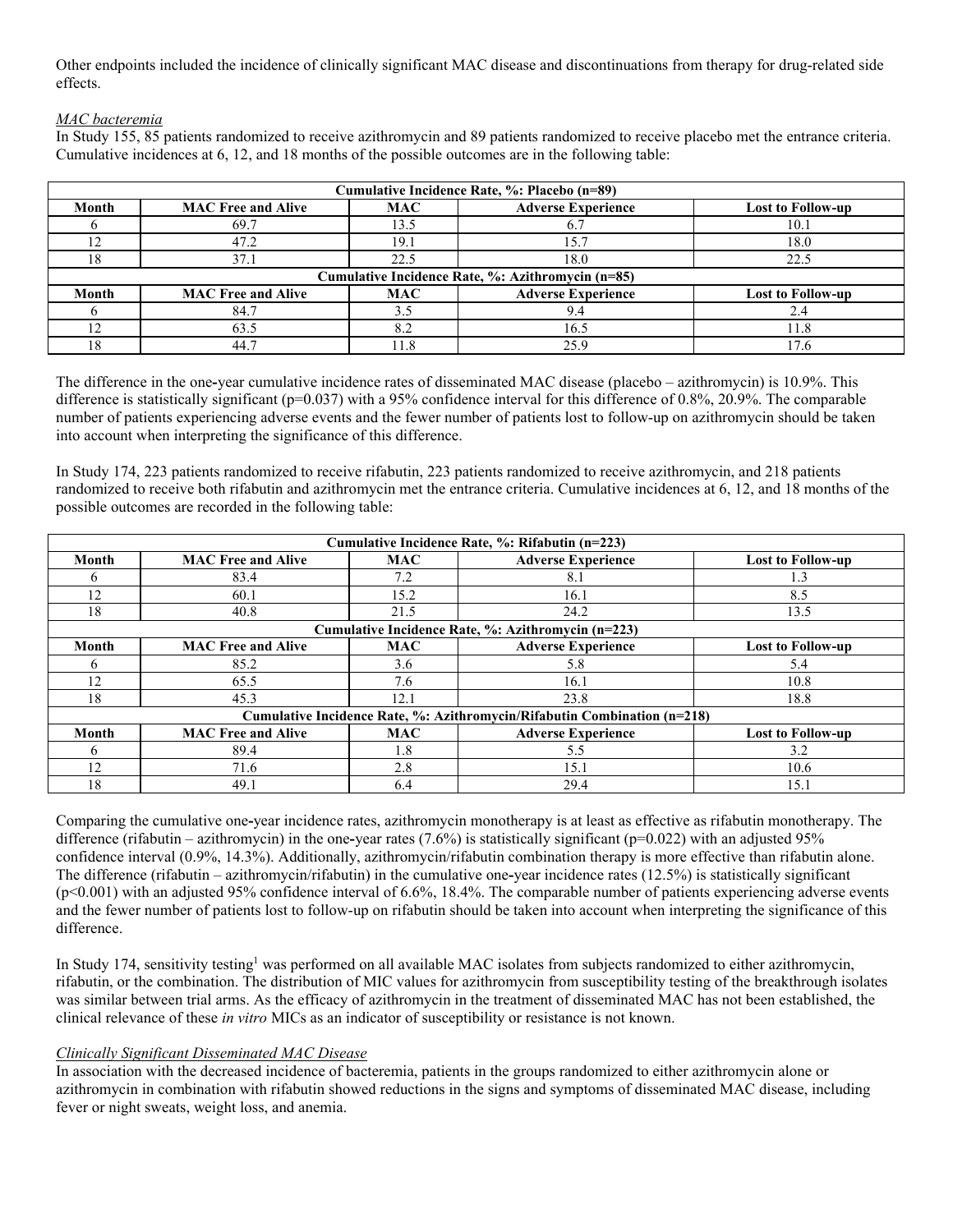### *Discontinuations from Therapy for Drug-Related Side Effects*

In Study 155, discontinuations for drug-related toxicity occurred in 8.2% of subjects treated with azithromycin and 2.3% of those given placebo (p=0.121). In Study 174, more subjects discontinued from the combination of azithromycin and rifabutin (22.7%) than from azithromycin alone (13.5%; p=0.026) or rifabutin alone (15.9%; p=0.209).

### *Safety*

As these patients with advanced HIV disease were taking multiple concomitant medications and experienced a variety of intercurrent illnesses, it was often difficult to attribute adverse reactions to study medication. Overall, the nature of adverse reactions seen on the weekly dosage regimen of azithromycin over a period of approximately one year in patients with advanced HIV disease were similar to that previously reported for shorter course therapies.

| MAC OVER APPROXIMATELY 1 YEAR   |                            |                                               |                                                |                                                  |                                            |  |  |  |
|---------------------------------|----------------------------|-----------------------------------------------|------------------------------------------------|--------------------------------------------------|--------------------------------------------|--|--|--|
|                                 |                            | Study 155                                     | Study 174                                      |                                                  |                                            |  |  |  |
|                                 | <b>Placebo</b><br>$(N=91)$ | Azithromycin<br>1200 mg<br>weekly<br>$(N=89)$ | Azithromycin<br>1200 mg<br>weekly<br>$(N=233)$ | <b>Rifabutin</b><br>300 mg<br>daily<br>$(N=236)$ | Azithromycin<br>$+$ Rifabutin<br>$(N=224)$ |  |  |  |
| Mean Duration of Therapy (days) | 303.8                      | 402.9                                         | 315                                            | 296.1                                            | 344.4                                      |  |  |  |
| Discontinuation of Therapy      | 2.3                        | 8.2                                           | 13.5                                           | 15.9                                             | 22.7                                       |  |  |  |
| <b>Autonomic Nervous System</b> |                            |                                               |                                                |                                                  |                                            |  |  |  |
| Mouth Dry                       | $\boldsymbol{0}$           | $\boldsymbol{0}$                              | $\boldsymbol{0}$                               | 3.0                                              | 2.7                                        |  |  |  |
| <b>Central Nervous System</b>   |                            |                                               |                                                |                                                  |                                            |  |  |  |
| <b>Dizziness</b>                | $\boldsymbol{0}$           | 1.1                                           | 3.9                                            | 1.7                                              | 0.4                                        |  |  |  |
| Headache                        | $\boldsymbol{0}$           | $\mathbf{0}$                                  | 3.0                                            | $\overline{5.5}$                                 | 4.5                                        |  |  |  |
| <b>Gastrointestinal</b>         |                            |                                               |                                                |                                                  |                                            |  |  |  |
| Diarrhea                        | 15.4                       | 52.8                                          | 50.2                                           | 19.1                                             | 50.9                                       |  |  |  |
| Loose Stools                    | 6.6                        | 19.1                                          | 12.9                                           | $\overline{3.0}$                                 | 9.4                                        |  |  |  |
| Abdominal Pain                  | 6.6                        | 27                                            | 32.2                                           | 12.3                                             | 31.7                                       |  |  |  |
| Dyspepsia                       | $\overline{1.1}$           | $\overline{9}$                                | 4.7                                            | $\overline{1.7}$                                 | 1.8                                        |  |  |  |
| Flatulence                      | 4.4                        | $\overline{9}$                                | 10.7                                           | $\overline{5.1}$                                 | 5.8                                        |  |  |  |
| Nausea                          | 11                         | 32.6                                          | 27.0                                           | 16.5                                             | 28.1                                       |  |  |  |
| Vomiting                        | 1.1                        | 6.7                                           | 9.0                                            | $\overline{3.8}$                                 | 5.8                                        |  |  |  |
| General                         |                            |                                               |                                                |                                                  |                                            |  |  |  |
| Fever                           | 1.1                        | $\mathbf{0}$                                  | 2.1                                            | 4.2                                              | 4.9                                        |  |  |  |
| Fatigue                         | $\boldsymbol{0}$           | 2.2                                           | 3.9                                            | 2.1                                              | 3.1                                        |  |  |  |
| Malaise                         | $\mathbf{0}$               | 1.1                                           | 0.4                                            | $\boldsymbol{0}$                                 | 2.2                                        |  |  |  |
| Musculoskeletal                 |                            |                                               |                                                |                                                  |                                            |  |  |  |
| Arthralgia                      | $\mathbf{0}$               | $\mathbf{0}$                                  | 3.0                                            | 4.2                                              | 7.1                                        |  |  |  |
| Psychiatric                     |                            |                                               |                                                |                                                  |                                            |  |  |  |
| Anorexia                        | 1.1                        | $\mathbf{0}$                                  | 2.1                                            | 2.1                                              | 3.1                                        |  |  |  |
| Skin & Appendages               |                            |                                               |                                                |                                                  |                                            |  |  |  |
| Pruritus                        | 3.3                        | $\mathbf{0}$                                  | 3.9                                            | 3.4                                              | 7.6                                        |  |  |  |
| Rash                            | 3.2                        | $\overline{3.4}$                              | 8.1                                            | 9.4                                              | 11.1                                       |  |  |  |
| Skin discoloration              | $\mathbf{0}$               | $\mathbf{0}$                                  | $\boldsymbol{0}$                               | 2.1                                              | 2.2                                        |  |  |  |
| <b>Special Senses</b>           |                            |                                               |                                                |                                                  |                                            |  |  |  |
| Tinnitus                        | 4.4                        | 3.4                                           | 0.9                                            | 1.3                                              | 0.9                                        |  |  |  |
| Hearing Decreased               | 2.2                        | 1.1                                           | 0.9                                            | 0.4                                              | $\mathbf{0}$                               |  |  |  |
| Uveitis                         | $\overline{0}$             | $\boldsymbol{0}$                              | 0.4                                            | 1.3                                              | 1.8                                        |  |  |  |
| Taste Perversion                | $\boldsymbol{0}$           | $\mathbf{0}$                                  | $\overline{1.3}$                               | 2.5                                              | $\overline{1.3}$                           |  |  |  |

# **INCIDENCE OF ONE OR MORE TREATMENT**-**RELATED<sup>a</sup> ADVERSE REACTIONS<sup>b</sup> IN HIV INFECTED PATIENTS RECEIVING PROPHYLAXIS FOR DISSEMINATED**

a Includes those reactions considered possibly or probably related to study drug

<sup>b</sup> >2% adverse reaction rates for any group (except uveitis)

Adverse reactions related to the gastrointestinal tract were seen more frequently in patients receiving azithromycin than in those receiving placebo or rifabutin. In Study 174, 86% of diarrheal episodes were mild to moderate in nature with discontinuation of therapy for this reason occurring in only 9/233 (3.8%) of patients.

#### *Changes in Laboratory Values*

In these immunocompromised patients with advanced HIV infection, it was necessary to assess laboratory abnormalities developing on trial with additional criteria if baseline values were outside the relevant normal range.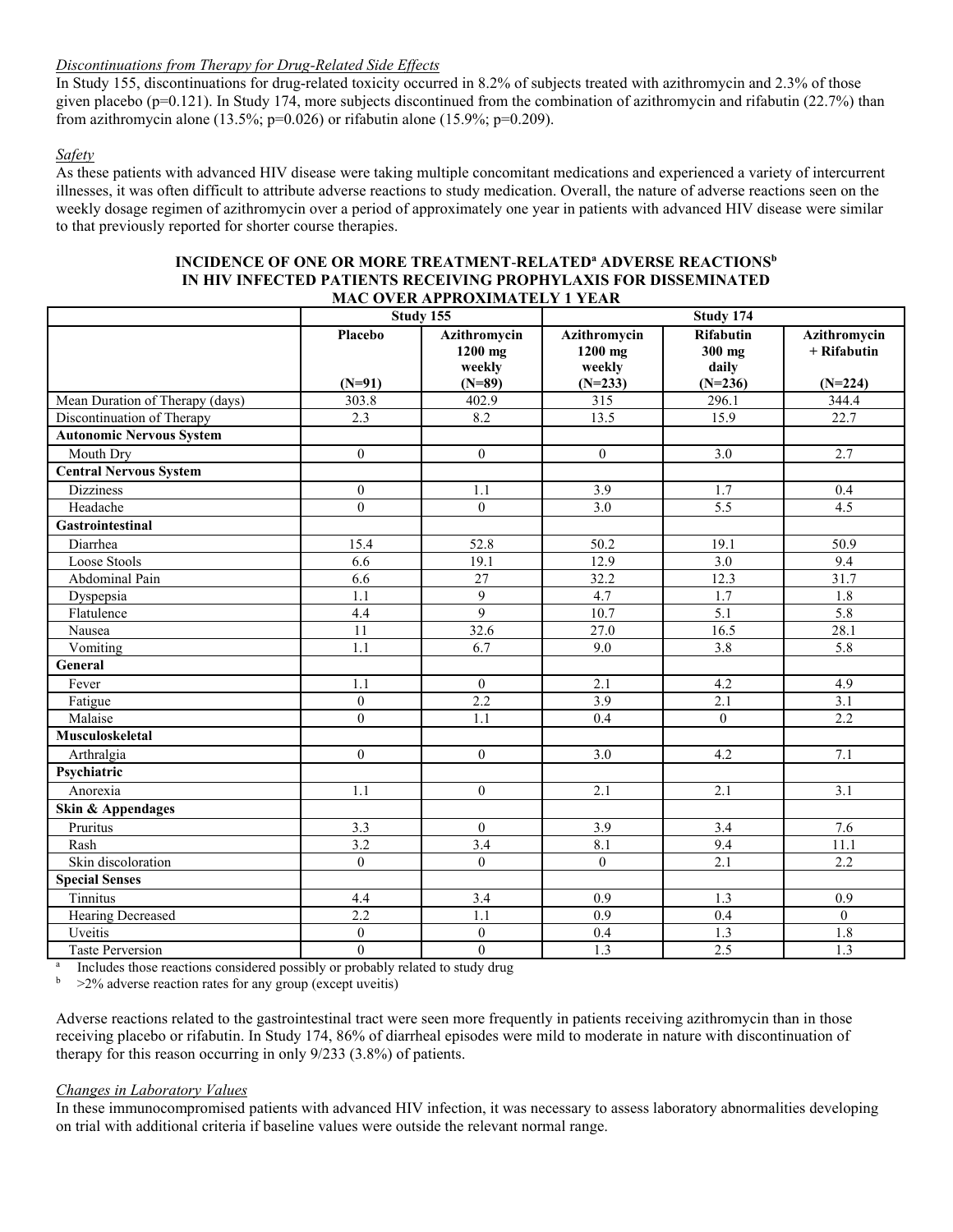### **PROPHYLAXIS AGAINST DISSEMINATED MAC ABNORMAL LABORATORY VALUES<sup>a</sup>**

|                  |                                       | <b>Placebo</b> | Azithromycin<br>$1200$ mg<br>weekly | <b>Rifabutin</b><br>$300$ mg<br>daily | Azithromycin<br>& Rifabutin |
|------------------|---------------------------------------|----------------|-------------------------------------|---------------------------------------|-----------------------------|
| Hemoglobin       | $<8$ g/dL                             | 2%<br>1/51     | $2\%$<br>4/170                      | 4%<br>4/114                           | 8%<br>8/107                 |
| Platelet Count   | $< 50 \times 10^{3}$ /mm <sup>3</sup> | 1/71<br>$1\%$  | $2\%$<br>4/260                      | $1\%$<br>2/182                        | 3%<br>6/181                 |
| <b>WBC Count</b> | $< 1 \times 10^{3}$ /mm <sup>3</sup>  | $0\%$<br>0/8   | $3\%$<br>2/70                       | 2/47<br>4%                            | $0\%$<br>0/43               |
| Neutrophils      | $\leq 500$ /mm <sup>3</sup>           | $0\%$<br>0/26  | 4/106<br>4%                         | 3/82<br>4%                            | 3%<br>2/78                  |
| SGOT             | $>5 \times ULN^b$                     | 2%<br>1/41     | $5\%$<br>8/158                      | 3%<br>3/121                           | 5%<br>6/114                 |
| <b>SGPT</b>      | $>5 \times$ ULN                       | $0\%$<br>0/49  | $5\%$<br>8/166                      | 2%<br>3/130                           | 4%<br>5/117                 |
| Alk Phos         | $>5 \times$ ULN                       | 1/80<br>$1\%$  | $2\%$<br>4/247                      | $1\%$<br>2/172                        | $2\%$<br>3/164              |

<sup>a</sup> excludes subjects outside of the relevant normal range at baseline

<sup>b</sup> Upper Limit of Normal

#### *Treatment of Disseminated MAC Disease*

One randomized, double-blind clinical trial (Study 189) was performed in patients with disseminated MAC. In this trial, 246 HIV-infected patients with disseminated MAC received either azithromycin 250 mg daily (N=65), azithromycin 600 mg daily (N=91), or clarithromycin 500 mg twice a day (N=90), each administered with ethambutol 15 mg/kg daily, for 24 weeks. Blood cultures and clinical assessments were performed every 3 weeks through week 12 and monthly thereafter through week 24. After week 24, patients were switched to any open-label therapy at the discretion of the investigator and followed every 3 months through the last follow-up visit of the trial. Patients were followed from the baseline visit for a period of up to 3.7 years (median: 9 months). MAC isolates recovered during treatment or post-treatment were obtained whenever possible.

The primary endpoint was sterilization by week 24. Sterilization was based on data from the central laboratory, and was defined as two consecutive observed negative blood cultures for MAC, independent of missing culture data between the two negative observations. Analyses were performed on all randomized patients who had a positive baseline culture for MAC.

The azithromycin 250 mg arm was discontinued after an interim analysis at 12 weeks showed a significantly lower clearance of bacteremia compared to clarithromycin 500 mg twice a day. Efficacy results for the azithromycin 600 mg daily and clarithromycin 500 mg twice a day treatment regimens are described in the following table:

| RESPONSE TO THERAPY OF PATIENTS TAKING ETHAMBUTOL AND EITHER AZITHROMYCIN 600 MG DAILY OR |            |             |                                     |  |  |
|-------------------------------------------------------------------------------------------|------------|-------------|-------------------------------------|--|--|
| <b>CLARITHROMYCIN 500 MG TWICE A DAY</b>                                                  |            |             |                                     |  |  |
| Azithromycin 600 mg<br>Clarithromycin 500 mg                                              |            |             |                                     |  |  |
|                                                                                           | daily      | twice a day | <sup>a</sup> 95.1% CI on difference |  |  |
| Patients with positive culture at baseline                                                | 68         |             |                                     |  |  |
| Week 24                                                                                   |            |             |                                     |  |  |
| Two consecutive negative blood cultures <sup>b</sup>                                      | 31/68(46%) | 32/57(56%)  | $[-28, 7]$                          |  |  |
| Mortality                                                                                 | 16/68(24%) | 15/57(26%)  | $[-18, 13]$                         |  |  |

<sup>a</sup> [95% confidence interval] on difference in rates (azithromycin-clarithromycin)

**b** Primary endpoint

The primary endpoint, rate of sterilization of blood cultures (two consecutive negative cultures) at 24 weeks, was lower in the azithromycin 600 mg daily group than in the clarithromycin 500 mg twice a day group.

### *Sterilization by Baseline Colony Count*

Within both treatment groups, the sterilization rates at week 24 decreased as the range of MAC cfu/mL increased.

|                                      | Azithromycin 600 mg $(N=68)$         | Clarithromycin 500 mg twice a day $(N=57)$   |
|--------------------------------------|--------------------------------------|----------------------------------------------|
| groups stratified by                 | no. (%) subjects in stratified group | no. (%) subjects in stratified group sterile |
| <b>MAC</b> colony counts at baseline | sterile at week 24                   | at week 24                                   |
| $\leq 10$ cfu/mL                     | 10/15(66.7%)                         | $12/17(70.6\%)$                              |
| $11-100$ cfu/mL                      | $13/28(46.4\%)$                      | $13/19(68.4\%)$                              |
| 101-1,000 cfu/mL                     | $7/19(36.8\%)$                       | $5/13$ $(38.5\%)$                            |
| 1.001-10.000 cfu/mL                  | $1/5(20.0\%)$                        | $1/5(20\%)$                                  |
| $>10,000$ cfu/mL                     | $0/1$ (0.0%)                         | $1/3$ (33.3%)                                |

### *Susceptibility Pattern of MAC Isolates*

Susceptibility testing was performed on MAC isolates recovered at baseline, at the time of breakthrough on therapy or during post-therapy follow-up. The T100 radiometric broth method was employed to determine azithromycin and clarithromycin MIC values. Azithromycin MIC values ranged from  $\leq 4$  to  $\geq 256 \mu g/mL$  and clarithromycin MICs ranged from  $\leq 1$  to  $\geq 32 \mu g/mL$ . The individual MAC susceptibility results demonstrated that azithromycin MIC values could be 4 to 32**-**fold higher than clarithromycin MIC values.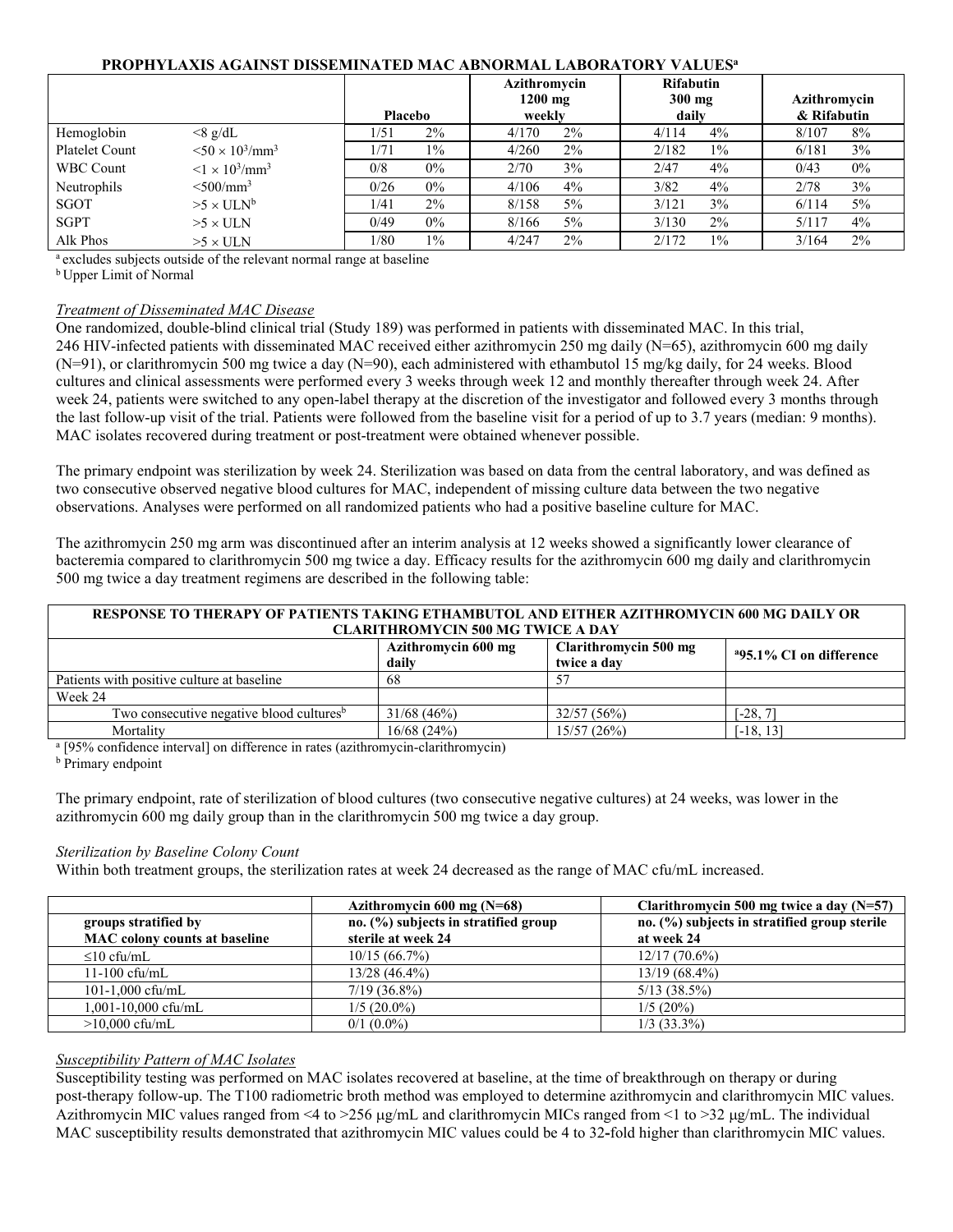During treatment and post-treatment follow-up for up to 3.7 years (median: 9 months) in Study 189, a total of 6/68 (9%) and 6/57 (11%) of the patients randomized to azithromycin 600 mg daily and clarithromycin 500 mg twice a day respectively, developed MAC blood culture isolates that had a sharp increase in MIC values. All twelve MAC isolates had azithromycin MICs  $\geq 256 \mu g/mL$ and clarithromycin MICs  $>32 \mu g/mL$ . These high MIC values suggest development of drug resistance. However, at this time, specific breakpoints for separating susceptible and resistant MAC isolates have not been established for either macrolide.

### **15 REFERENCES**

1. Griffith DE, Aksamit T, Brown-Elliot BA, et al. An official ATS/IDSA statement: Diagnosis, treatment, and prevention of nontuberculous mycobacterial diseases. *Am J Respir Crit Care Med.* 2007; 175:367-416.

### **16 HOW SUPPLIED/STORAGE AND HANDLING**

ZITHROMAX 600 mg tablets (engraved on front with "PFIZER" and on back with "308") are supplied as white, modified oval-shaped, film-coated tablets containing azithromycin dihydrate equivalent to 600 mg azithromycin. These are packaged in bottles of 30 tablets. ZITHROMAX tablets are supplied as follows:

Bottles of 30 NDC 0069-3080-30

Tablets should be stored at or below  $30^{\circ}$ C (86 $^{\circ}$ F).

ZITHROMAX for oral suspension is supplied in single**-**dose packets containing azithromycin dihydrate equivalent to 1 gram of azithromycin as follows:

Boxes of 10 single-dose packets (1 g) NDC 0069-3051-07 Boxes of 3 single-dose packets (1 g) NDC 0069-3051-75

Store single-dose packets below 30<sup>o</sup>C (86<sup>o</sup>F).

### **17 PATIENT COUNSELING INFORMATION**

ZITHROMAX tablets may be taken with or without food. However, increased tolerability has been observed when tablets are taken with food.

ZITHROMAX for oral suspension in single 1 g packets can be taken with or without food after constitution.

Patients should also be cautioned not to take aluminum- and magnesium-containing antacids and azithromycin simultaneously.

The patient should be directed to discontinue azithromycin immediately and contact a physician if any signs of an allergic reaction occur.

Direct parents or caregivers to contact their physician if vomiting and irritability with feeding occurs in the infant.

Patients should be counseled that antibacterial drugs, including ZITHROMAX, should only be used to treat bacterial infections. They do not treat viral infections (e.g., the common cold). When ZITHROMAX is prescribed to treat bacterial infection, patients should be told that although it is common to feel better early in the course of therapy, the medication should be taken exactly as directed. Skipping doses or not completing the full course of therapy may (1) decrease the effectiveness of the immediate treatment and (2) increase the likelihood that bacteria will develop resistance and will not be treatable by ZITHROMAX or other antibacterial drugs in the future.

Diarrhea is a common problem caused by antibacterial which usually ends when the antibiotic is discontinued. Sometimes after starting treatment with antibacterials, patients can develop watery and bloody stools (with or without stomach cramps and fever) even as late as two or more months after having taken the last dose of the antibacterial. If this occurs, patients should contact their physician as soon as possible.

Licensed from Pliva

This product's label may have been updated. For current full prescribing information, please visit [www.pfizer.com](http://www.pfizer.com/).